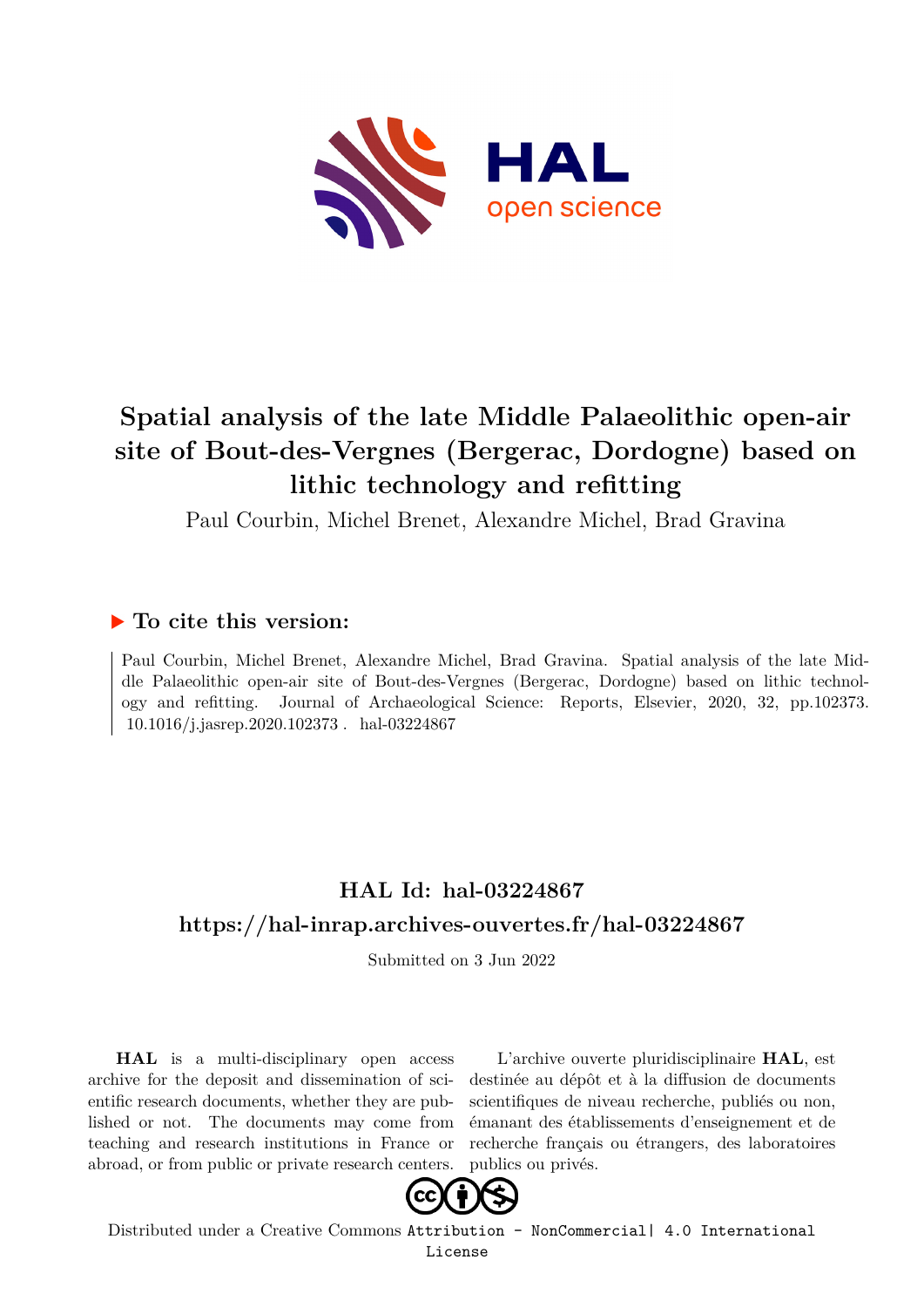# **Spatial Analysis of the Late Middle Palaeolithic Open-Air Site of Bout-des-Vergnes (Bergerac, Dordogne) Based on Lithic Technology and Refitting**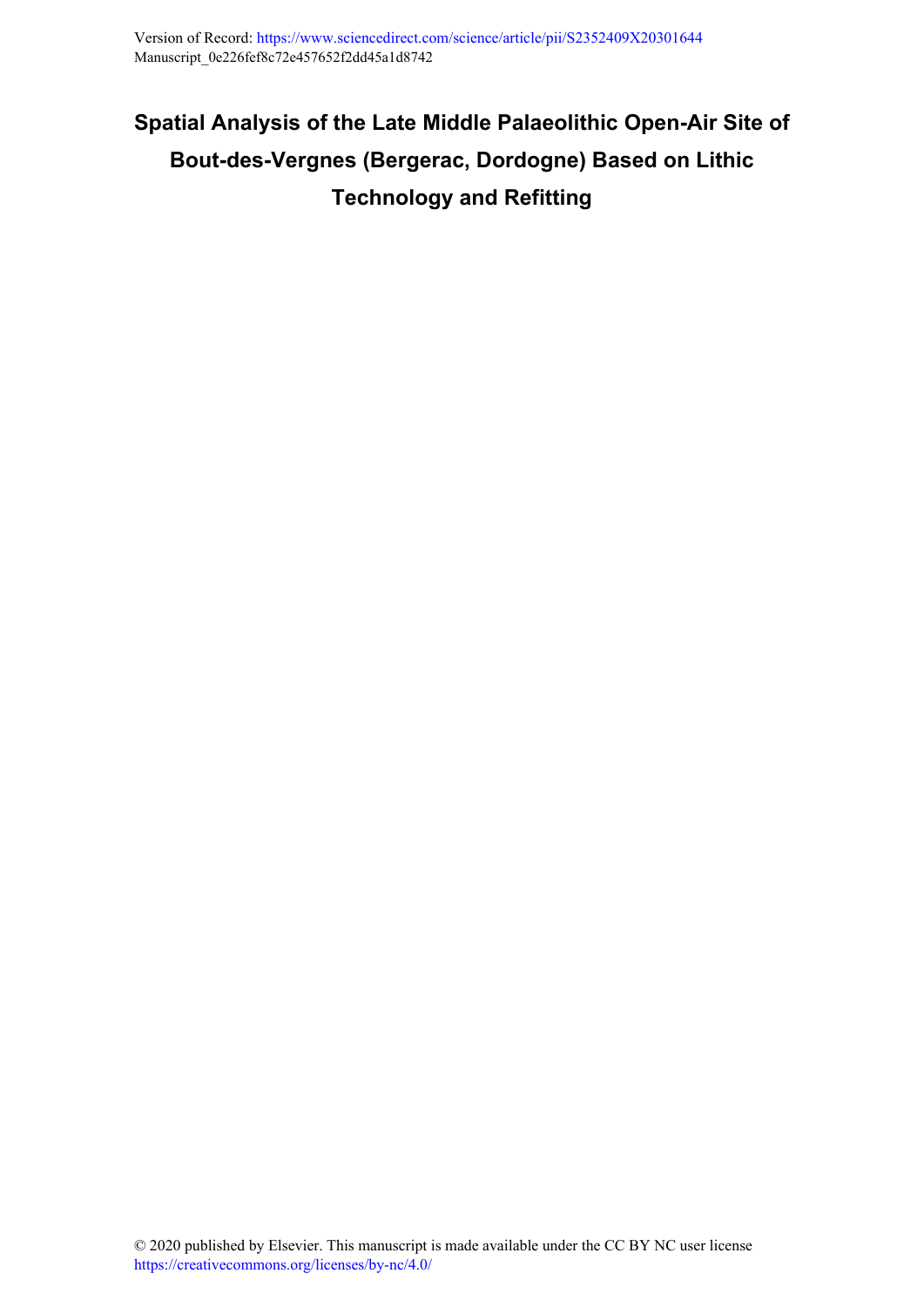contemporaneous and, by extension, to form part of a single Mousterian occupation with multiple technological components. The majority of discoidal products produced on the site were exported for future use, while the imported bifaces and Levallois scrapers with longer use-lives were transported multiple times by Neanderthal groups.

**Key Word:** Mousterian**,** spatial analysis, refitting, discoidal, Levallois, bifaces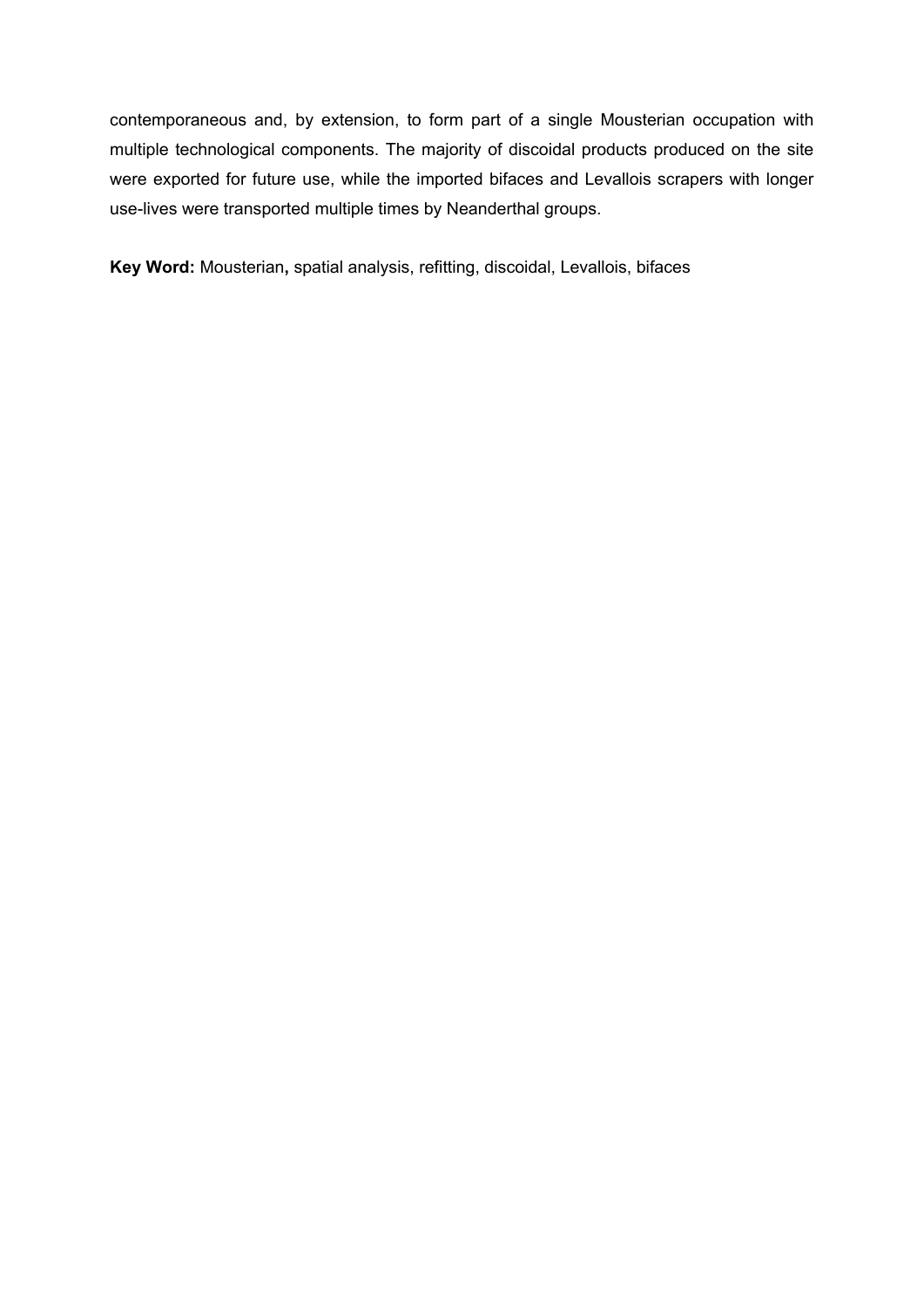#### **1 Introduction**

Disentangling reliable signatures of particular technological behaviours within lithic assemblages remains one of the key challenges for Palaeolithic archaeology. This is especially the case for cave and rockshelter sites, where often-complex site formation processes and post-depositional reworking can render it difficult to reliably discern if different technological components, human remains, or faunal elements within an archaeological layer or stratigraphic unit are, in fact, contemporaneous or represent a mixed signature of different unrelated occupations (examples include Vallverdu et al, 2005; Morin et al., 2005; Bordes, 2000, 2002; Teyssandier, 2007; Discamps et al., 2012; Machado et al., 2016; Gravina et al., 2018, Discamps et al., 2019; Rusch et al., 2019; Daschek and Mester, 2020). These processes can equally confound assessing the degree of artefact import/export and its overall effect on assemblage variability and composition.

On the other hand, open-air sites, although subject to their own suite of preservation issues, often better preserve the sometimes near-original spatial patterning of tool production, transport, and use, as well as in unique cases, their articulation with faunal remains or evidence of fire use. The most well-known examples of such unique preservation conditions are, perhaps, the Middle Palaeolithic open-air sites of northern Europe (examples include Roebroeks et al., 1997; Roebroeks et al., 2011; Bringmanns, 2006; Goval, 2012; Locht et al., 2016).

While these examples of exceptional preservations conditions not only give us a unique window on prehistoric spatial organisation, what are often much smaller, more temporally resolved lithic assemblages shed important light on how we define and compare lithic technocomplexes and the relationship between different artefact or tool types. This is particularly important given what are potentially important differences in site function between open-air and enclosed sites.

Over the last 25 years, substantial construction work in the Bergerac region of southwestern France has led to the discovery and excavation of multiple Middle Palaeolithic openair sites. Here we present a spatial and technological analysis of a recently excavated late Middle Palaeolithic open-air site and explore the relationship between imported artefacts and stone tool production carried out on the site.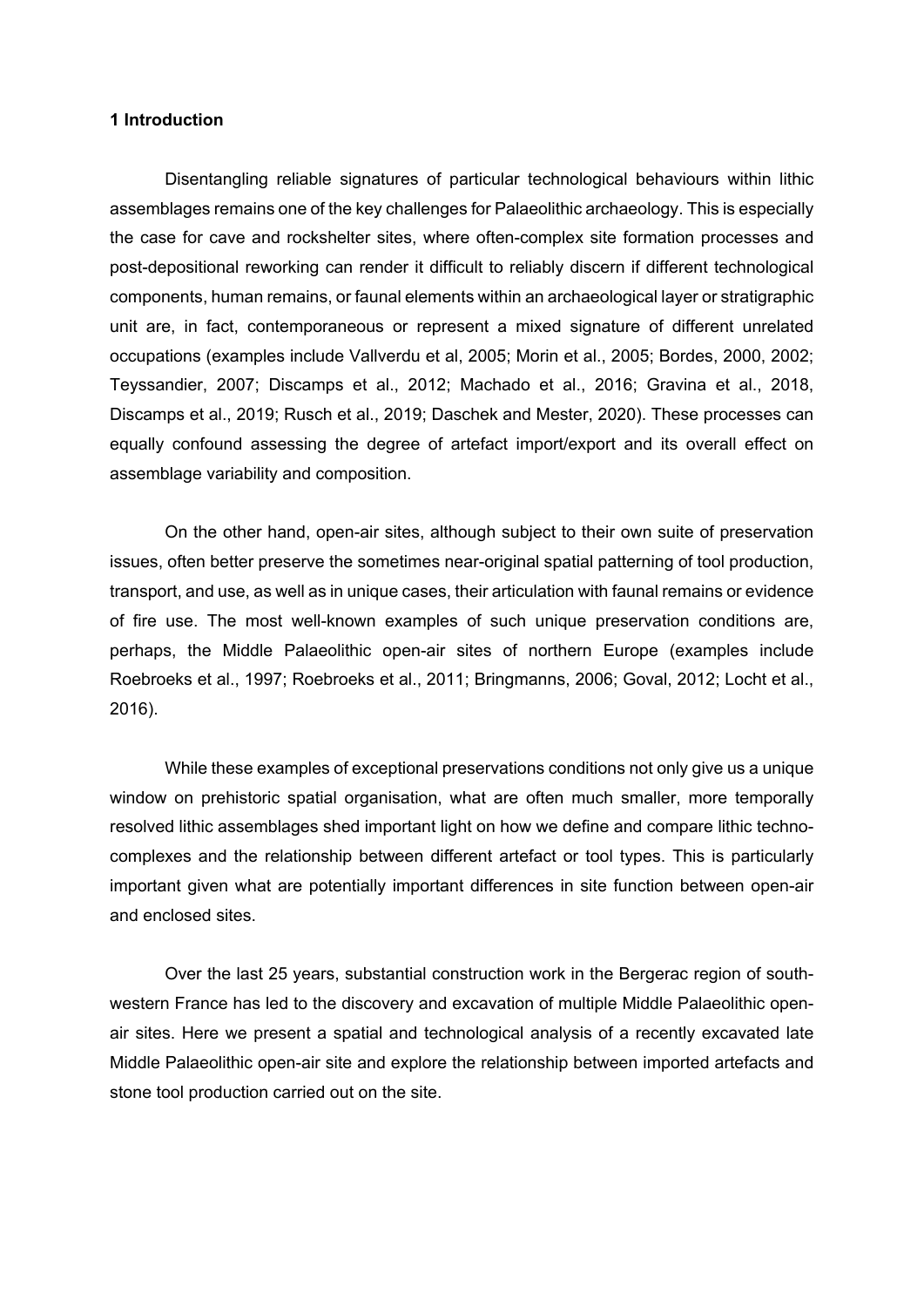#### **2 Materials and Methods**

#### **The Late Mousterian open-air site of Bout-des Vergnes**

Rescue excavations at the open-air site of Bout-des-Vergnes (Bergerac, Dordogne) by the Dordogne Archaeological Service over 5 months between 2012 and 2013 documented multiple Palaeolithic (Mousterian, Châtelperronian, Late Aurignacian), proto-historic, and medieval occupations over approximately 4500 m². The site is located in alluvial deposits on the right bank of the Caudeau, at its confluence with the Marmelet, both waterways emptying into the Dordogne River. The deposits lie on a flat terrace directly overlying the flood plain of the Dordogne (Fig. 1). The Mousterian artefacts were recovered from a 20 cm thick level at the top of a sandy-loam sequence partially mixed with the base of a well-developed palaeosol. The surface of the palaeosol was delimited by a lens of quartz gravels, referred to as "grain de sel", which is not consistently present across the site and in places lay at the base of the palaeosol. These quartz gravels result from multiple erosional phases of the alluvial terrace following flooding from the Marmelet and Caudeau. An OSL date of  $48.8 \pm 4.3$  Ky obtained from the palaeosol places the Mousterian occupation of Bout-des-Verges within Marine Isotope Stage 3, and therefore towards the end of the region's Middle Palaeolithic sequence.

*Figure 1: Geological Map (Bureau des recherches géologiques et minières) of the Bergerac region showing the position of the site (scales at 1/50,000 and 1/100,000.*

#### **Lithic Assemblage**

The Mousterian lithic assemblage comprises 917 piece-plotted lithics spread across the excavated surface but clustered in three main concentrations in the southwest sector of the site. This generally well-preserved lithic assemblage has, however, been substantially winnowed and lightly redistributed by surface water runoff, with between 10 to 15 % of the smallest lithic objects absent from the different concentrations. Use-wear analysis of a sample of the Bout-des-Vergnes lithic material nevertheless revealed a generally well-preserved lithic assemblage, with little evidence for post-depositional surface alterations. Any potential reworking of the lithic assemblage therefore appears relatively limited, with the middle- to larger-sized objects most likely undergoing little post-depositional transport.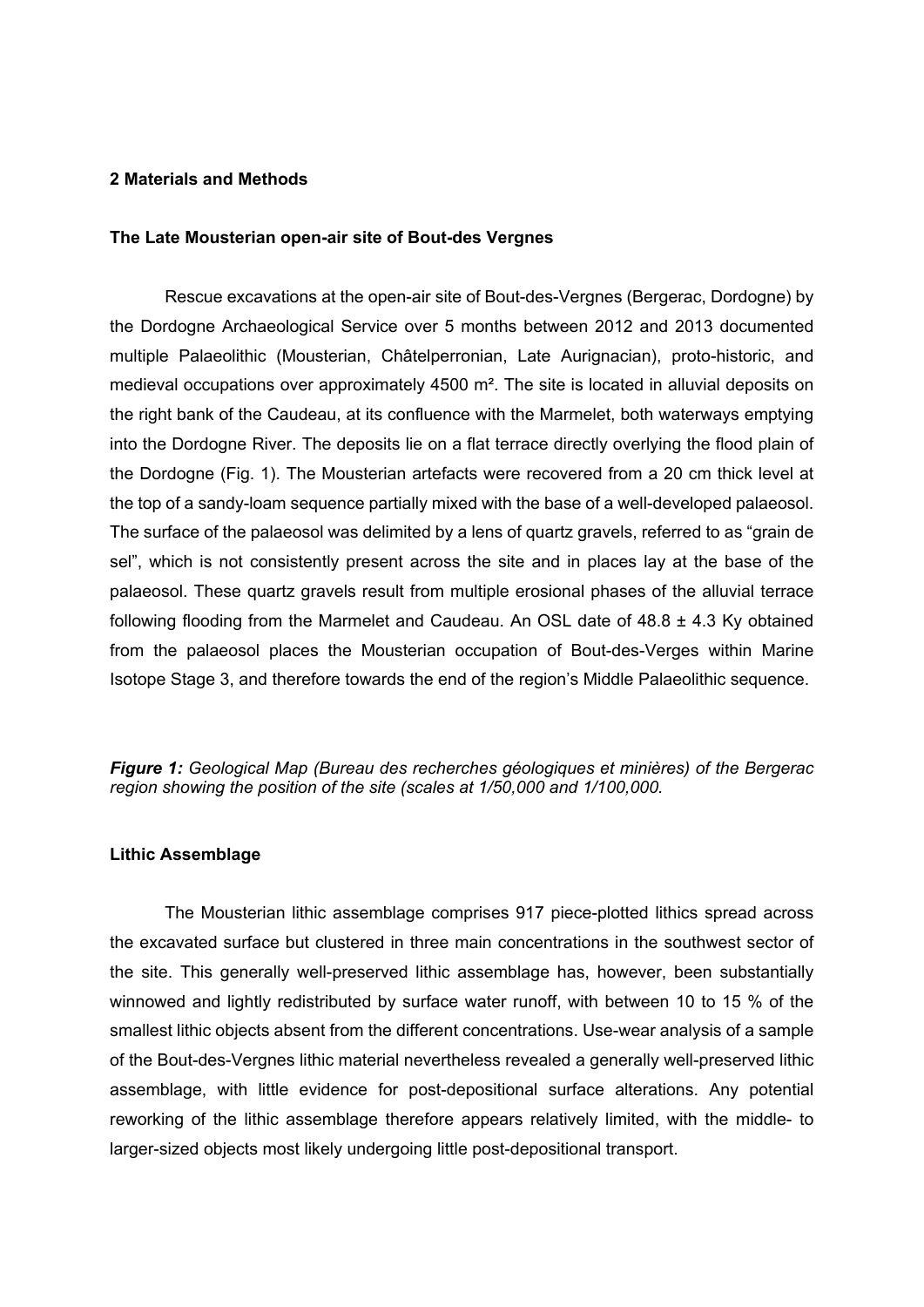All of the raw materials exploited at Bout-des-Vergnes are local or sub-local flint varieties available, respectively, from the terraces of the Dordogne River or eroded out-crops on the plateau. The assemblage is dominated by grey and black, or more rarely, blond Senonian flint (56.4%, n=517) and Maastrichtian flint commonly referred to as "Bergeracois" (324, n=35.3%) together with a single block and several flakes of Tertiary or unidentified flints (1.8%, n=16). Smaller numbers of harder volcanic and metamorphic rocks (6.5%; n=60), such as basalt, quartz, and granite, were equally introduced to the site from nearby alluvial deposits.

#### **Refitting Methodology and Technological Analysis**

The refitting programme followed a detailed, systematic protocol designed to be as thorough as possible. Artefacts were first sorted by raw material and then sub-sorted, grouping elements potentially deriving from the same blocks as a *raw material unit* or *RMU* (see Vaquero et al., 2014). Even when no refits were found amongst the different RMU, they nevertheless provide informative spatial data. Finally, all refitting sequences were analysed from a technological perspective in order to identify missing elements that could potentially be found elsewhere in the collection. Identifying these missing elements equally provides indications concerning the transport of objects across the site by both natural processes and humans.

#### **3 Results**

#### **Lithic Technology**

Despite its relatively small size, the Bout des Vergnes assemblage nevertheless comprises 66 cores, indicating substantial core reduction to have occurred on-site. Amongst identifiable cores, discoidal cores are most frequent (88 %, n=38) and are accompanied by significantly smaller numbers of Levallois (n=2) and unipolar cores with oblique edges (n=5) (Brenet, 2013). The presence of 29 pseudo-Levallois points and 10 *éclats débordant* further reinforces the predominantly discoidal nature of the lithic assemblage. The site equally yielded 15 bifaces, 7 bifacial-thinning flakes, and several large Levallois flakes (n=6) retouched as sidescrapers or left unmodified. The absence of corresponding Levallois cores or any substantial evidence of bifacial shaping argues in favour of these elements having been imported to the site.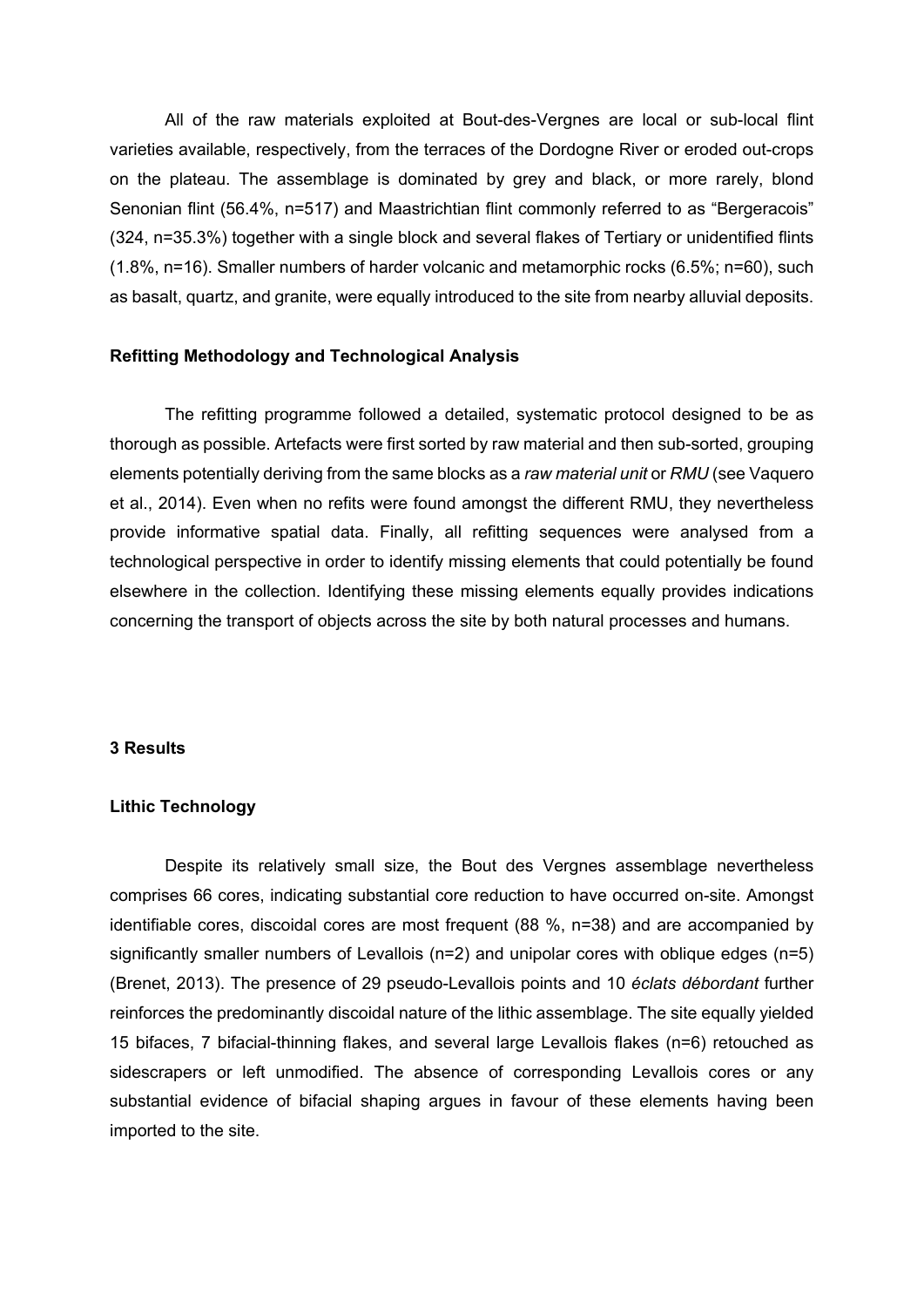#### **Refitting**

Our refitting programme produced 231 connections; 200 debitage conjoins and 31 break conjoins, representing a total of 315 pieces or 34.4 % of the lithic assemblage. Overall, 90 blocks were refitted, 57 of which involved three or more elements and 4 of which comprised more than 10 pieces.

The refitting programme also allowed us to group 44.3 % (n=406) of pieces into 72 different *RMU* (tested blocks excluded) and 22 individual cores. Although it was impossible to assign all pieces to a raw material unit, the reduction of 94 different blocks of raw material at Bout-des-Vergnes remains a good overall estimate.

Apart from a second-order refit (Petraglia, 1992) between a biface and a bifacial thinning-flake in the same raw material variety, no bifacially-shaped pieces or large Levallois flakes were connected to a refit sequence or a raw material unit. Importantly, the refitted sequences confirm the initial technological description of the assemblage; 73.7 % of the refit sequences attributable to a reduction method are discoidal. At least 10 discoidal refits reveal a ramified chaîne opératoire (Bourguignon et al., 2004), where flakes were re-used as cores, a pattern that had previously been identified for other discoidal industries in southwestern France (Bourguignon and Turq, 2003; Gravina and Discamps, 2015; Faivre et al., 2016; Thomas and Gravina, in press).

Four refit sequences, as well as an isolated core, provide evidence for the production of blanks from unipolar cores with oblique edges (Fig. 2) (Brenet and Folgado, 2003; Brenet, 2013). This type of reduction could appear similar to a discoidal core conception, in the sense that both involve a degree of 'opportunism'. For instance, both conceptions entail preparation of the striking platform and blows are delivered away from the core's edge. The flakes obtained from both methods are short with pronounced bulbs of percussion. While these cores could fit with Slimak's (2003) description of unipolar discoidal reduction, all flakes are detached from a fixed striking platform and therefore do not contribute to maintaining the core's peripheral convexity, which is one of the defining traits of discoidal reduction (Boëda, 1993; Mourre, 2003, articles in Peresani (Ed.), 2003).

The majority of the assemblage reflects the first stages of the chaîne opératoire (Geneste, 1985); cortical flakes make up 66 % of the assemblage and correspond to the roughing-out or testing of blocks. This is consistent with experimental reproduction of different discoidal reduction sequences, which showed that, independent of the experimenter or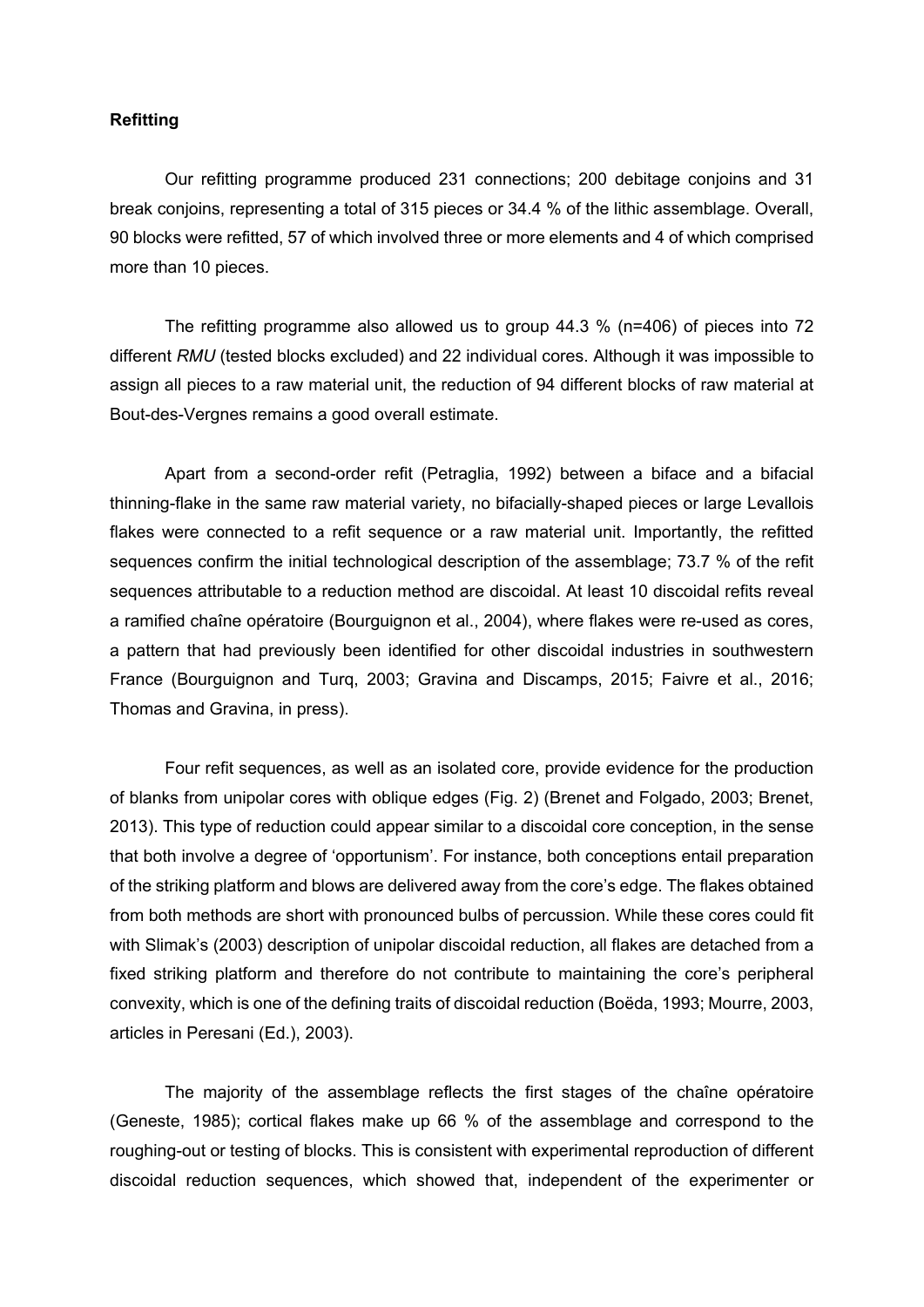modality; replicated discoidal assemblages contain on average 69 % cortical flakes (Brenet et al., 2009; Bourguignon et al., 2011; Brenet, 2013).

With that said, refit reduction sequences and comparisons with experimental data reveals desired end-products, notably pseudo-Levallois points, to be under-represented. Experimental data (Bourguignon et al., 2011) predicts each core to produce on average 5.4 pseudo-Levallois points. Based on this model, the 38 discoidal cores at Bout-des-Vergnes should have produced 205 pseudo-Levallois points; however, only 30 points were found, reflecting an overall export of 175 pieces, or around 85 % of pseudo-Levallois points potentially produced on-site.

| <b>Reduction</b><br>concepts | <b>Black</b><br><b>Senonian</b> | <b>Bergeracois</b> | <b>Blond</b><br><b>Senonian</b> | <b>Other</b> | Total | $\%$ |
|------------------------------|---------------------------------|--------------------|---------------------------------|--------------|-------|------|
| <b>Discoid</b>               | 12                              | 13                 | 3                               |              | 28    | 36.8 |
| Unipolar                     |                                 | 2                  |                                 |              |       | 5.3  |
| Levallois                    | $\overline{\phantom{a}}$        | ۰                  | ٠                               |              |       | 1.3  |
| Undetermined                 | 26                              | 4                  |                                 |              | 38    | 50   |
| <b>Tested blocks</b>         | $\overline{2}$                  |                    | ٠                               |              |       | 5.3  |
| <b>Bifaces</b>               | -                               |                    | $\overline{\phantom{0}}$        |              |       | 1.3  |
| Total                        | 42                              | 21                 | 10                              |              | 76    | 100  |

*Table 1 : Reduction concepts according to raw material types.*

All raw materials were treated in a similar fashion despite important volumetric differences between blocks of Bergeracois flint and grey, black, and blond Senonian varieties (Fig. 2). Tested blocks of Bergeracois flint weigh on average 536 grams compared to 234 grams for Senonian blocks. This difference is equally borne out by the four refit sequences comprising more than 10 flakes, with the three Senonian examples weighing between 417 grams and 321 grams and the refit Bergeracois block, 720 grams. Blocks of Bergeracois flint are generally larger on average, rendering them more apt to produce large Levallois products. The fact they were nevertheless exploited according to a discoidal reduction concept therefore reflects a deliberate choice rather than raw material constraints.

*Figure 2: a. Refit n° 14, bifacial discoidal core: b. Refit n° 62 unifacial discoidal core; c. Refit n°4, unipolar core with oblique edges.*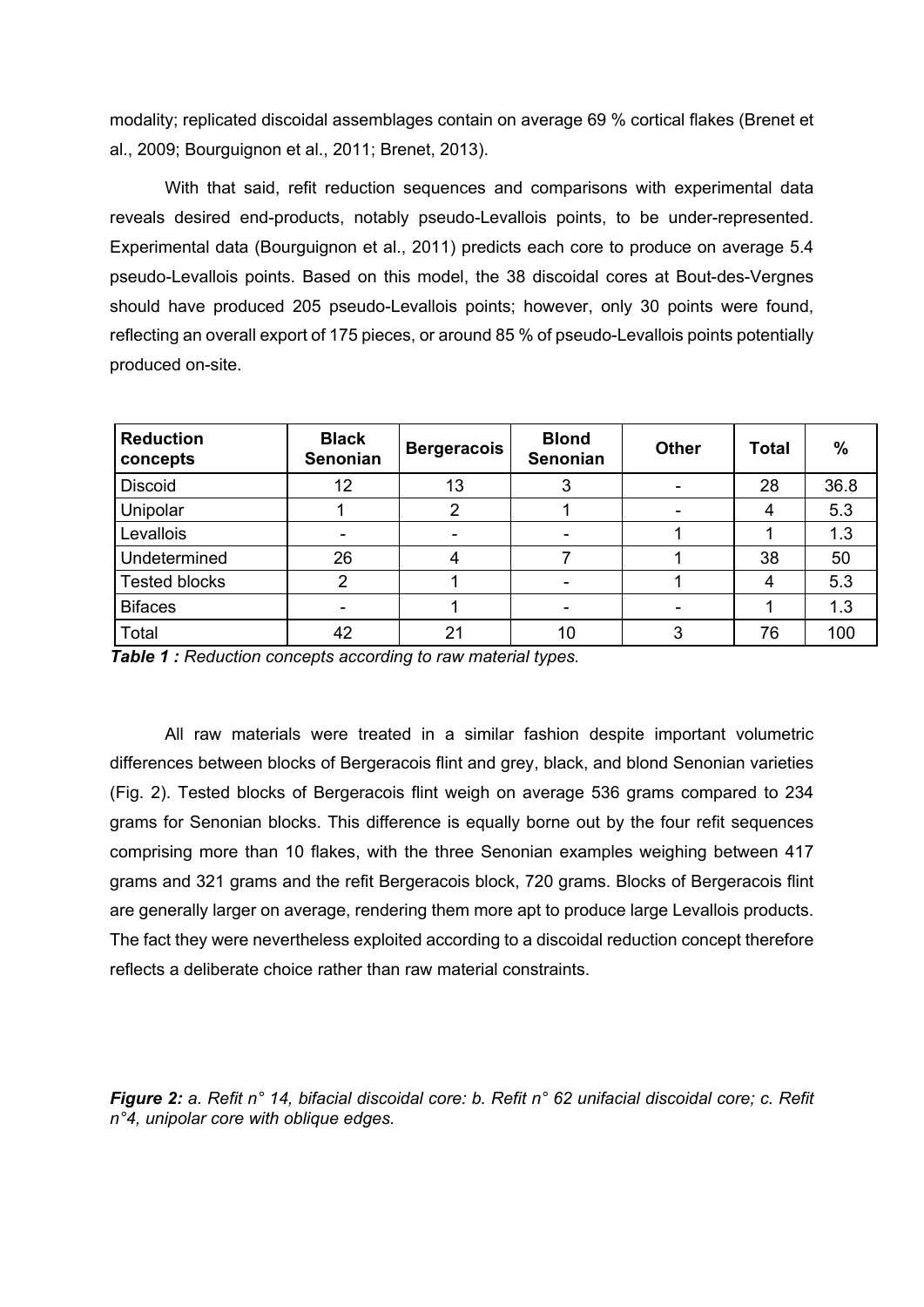#### **Spatial Analysis**

The spatial analysis of the Bout-des-Verges assemblage focused on the horizontal distribution of lithic objects with different techno-economic criteria. The majority of pieces were found in three concentrations (C1, C2, C3) excavated by hand in the southwest sector of the site. The remaining lithic objects were found outside these concentrations (OC) and comprise 61% of the assemblage found over but 3 % of the total excavated surface. The limits (Fig. 3 and 4) of each concentration were defined using artefact densities according to the method described by Clark (2016). While these concentrations are difficult to describe as genuine *insitu* knapping scatters, they nevertheless correspond to the relatively undisturbed remains of reduction sequences and, thus, an overall good preservation of the near-original spatial organisation of the occupation.

*Figure 3* : Distribution of lithics in the Mousterian level.

*Figure 4 :* Projection of all Mousterian refit sequences. Connections between objects reflect the order of detachement.

First, flakes from the initial phases of roughing-out blocks and decortication are most frequent, with 68 % found within the three concentrations. Certain differences between the four zones are, however, observable in terms of blank production (Table 2).

Concentrations C1 and C2 yielded relatively few blanks compared to cortical flakes while the opposite is true of material recovered outside of the concentrations. This may suggest that blanks were transported away from the concentrations to another area of the site. The same would be true of imported elements, such as the large Levallois flakes.

Concentration C3, on the other hand, falls between the other two in terms of content. Although containing similar numbers of cortical flakes, non-cortical blanks are overrepresented compared to the other two concentrations. This could be explained by the preferential exploitation of Bergeracois flint, as 9 blocks of this flint variety were recovered from C3 compared to only 2 and 3 from C1 and C2, respectively. Blocks of Bergeracois flint are generally larger and thus produce more cortical flakes.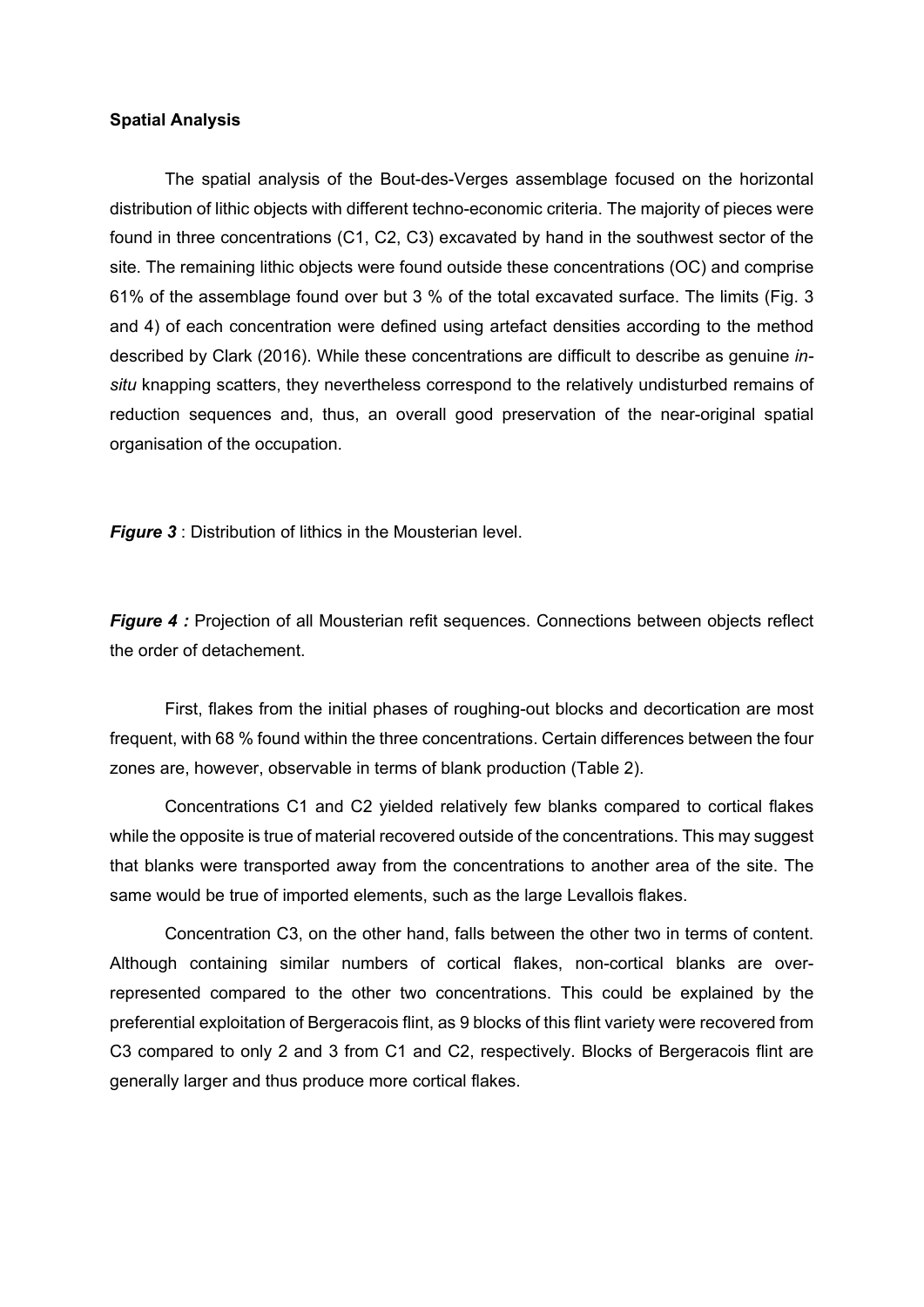|                                        | C <sub>2</sub> |               | C <sub>3</sub>               |                          | C <sub>1</sub> |                | <b>OC</b>      |               |
|----------------------------------------|----------------|---------------|------------------------------|--------------------------|----------------|----------------|----------------|---------------|
|                                        | N              | $\frac{9}{6}$ | N                            | $\frac{9}{6}$            | N              | $\frac{0}{0}$  | N              | $\frac{9}{6}$ |
| Primary flakes (100 % cortical flakes) | 15             | 12.6          | 22                           | 9.4                      | 20             | 10             | 12             | 3.5           |
| >50 % cortical flakes                  | 27             | 22.7          | 31                           | 13.3                     | 31             | 15.5           | 34             | 10            |
| <50 % cortical flakes                  | 25             | 21            | 57                           | 24.5                     | 43             | 21.5           | 81             | 23.9          |
| Naturally backed flakes                | 5              | 4.2           | 5                            | 2.1                      | 5              | 2.5            | 4              | 1.2           |
| <b>Elongated cortical flakes</b>       | ä,             |               | L,                           |                          | $\overline{a}$ |                | $\overline{4}$ | 1.2           |
| <b>Total cortical flakes</b>           |                | 60.5          | 115                          | 49.4                     | 99             | 49.5           | 135            | 39.8          |
| <b>Flakes</b>                          | 12             | 10.1          | 47                           | 20.2                     | 18             | 9              | 57             | 16.8          |
| Pseudo-Levallois points                | 4              | 3.4           | 6                            | 2.6                      | 8              | $\overline{4}$ | 11             | 3.2           |
| Eclats débordants                      | $\overline{2}$ | 1.7           | 3                            | 1.3                      | $\overline{7}$ | 3.5            | $\overline{7}$ | 2.1           |
| <b>Bifacial thinning flakes</b>        | $\overline{2}$ | 1.7           | $\overline{2}$               | 0.9                      | $\overline{2}$ | 1              | 4              | 1.2           |
| Levallois flakes                       | $\overline{1}$ | 0.8           | 1                            | 0.4                      | $\mathbf 1$    | 0.5            | 4              | 1.2           |
| <b>Elongated flakes</b>                |                |               |                              |                          |                |                | $\overline{2}$ | 0.6           |
| <b>Total non-cortical flakes</b>       |                | 17.7          | 59                           | 25.3                     | 36             | 18             | 85             | 25.1          |
| <b>Bifaces</b>                         |                |               |                              |                          |                |                | 15             | 4.4           |
| <b>Discoid cores</b>                   | 5              | 4.2           | 8                            | 3.2                      | 12             | 6              | 13             | 3.8           |
| Core fragments                         | 1              | 0.8           | $\overline{2}$               | 0.9                      | $\overline{a}$ | $\blacksquare$ | 3              | 0.9           |
| <b>Undetermined cores</b>              | 3              | 2.5           | $\qquad \qquad \blacksquare$ | $\overline{\phantom{a}}$ | 8              | $\overline{4}$ | 4              | 1.2           |
| Unipolar cores                         | $\overline{1}$ | 0.8           | $\overline{\phantom{a}}$     |                          | $\overline{2}$ | 1              | $\overline{2}$ | 0.6           |
| Levallois cores                        | $\blacksquare$ |               |                              |                          | 1              | 0.5            |                |               |
| Hammerstones                           | $\overline{2}$ | 1.7           | $\overline{2}$               | 0.9                      | 5              | 2.5            | $\overline{7}$ | 2.1           |
| <b>Tested blocks</b>                   | $\overline{2}$ | 1.7           | ä,                           |                          | $\overline{2}$ | 1              | 11             | 3.2           |
| Chunks                                 | 6              | 5             | 47                           | 20.2                     | 17             | 8.5            | 52             | 15.3          |
| <b>Pebbles</b>                         | 6              | 5             |                              |                          | 18             | 9              | 12             | 3.5           |
| <b>Total</b>                           | 119            | 100           | 233                          | 100                      | 200            | 100            | 339            | 100           |

*Table 2: Technological counts by concentration and isolated objects (OC = outside concentrations).*

Spatial analysis of a sample of refit sequences

The majority of refit sequences were found within the three concentrations. As these areas were excavated by hand, the fact that they yielded more refits should come as no surprise (Fig. 4). The near-complete reduction sequences within the concentrations suggest they represent knapping scatters that were only slightly redistributed by post-depositional processes. The distances between conjoins equally argues in favour of the lithic material be dispersed over very short distances; 40.7 % are separated by between 0.5 to 2 m and 16.3 % less than 0.5 m (Fig. 5).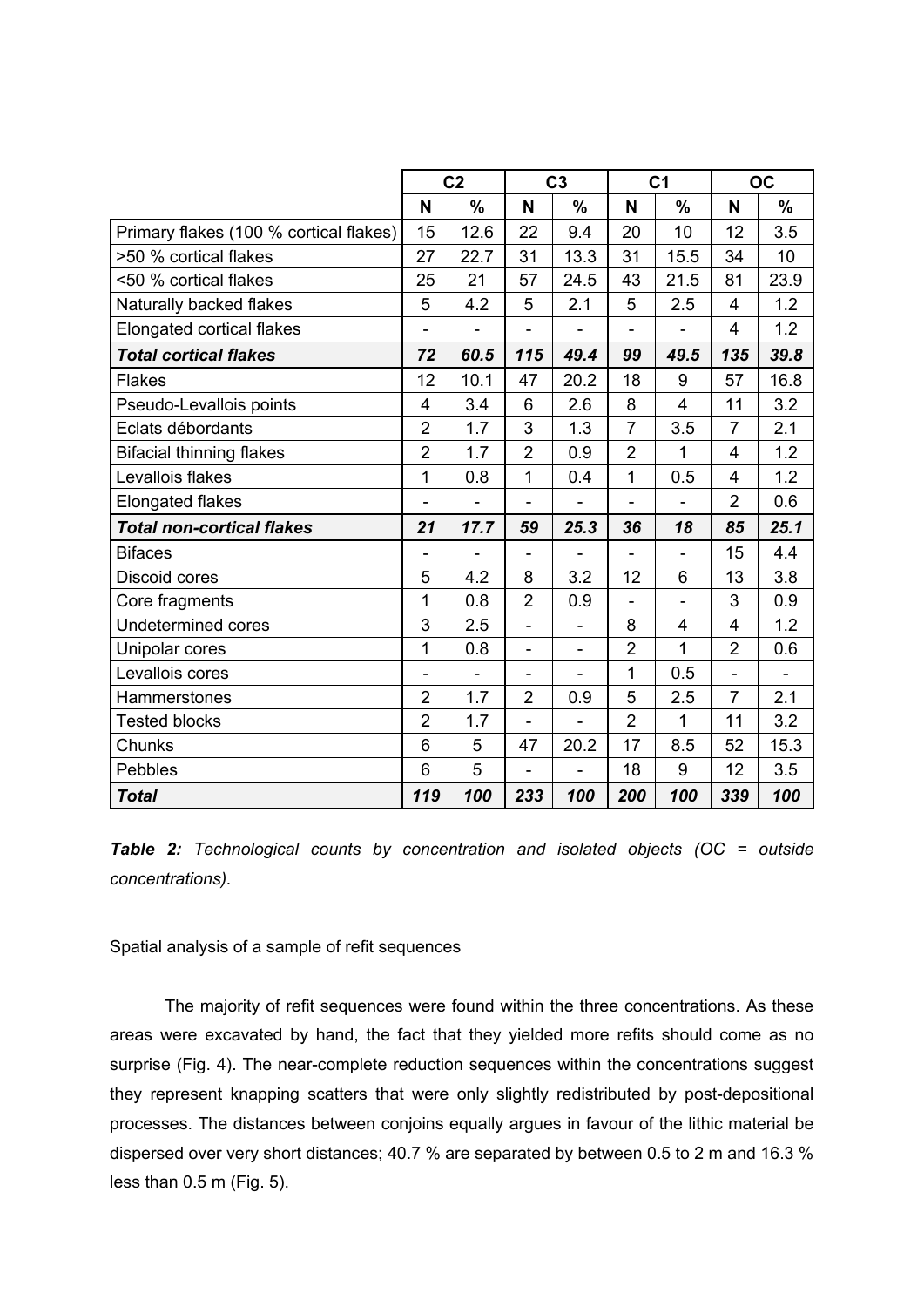#### *Figure 5 : Proportions of conjoins by distance between connections*

The non-negligible number of conjoins involving distances of between 2 and 5 m (26.2%) could reflect the transport of objects by Mousterian groups or the result of surface water runoff. Finally, while long distance conjoins are fairly rare (16.8 % over more than 5 m) they nevertheless provide the most reliable information concerning the human transport of artefacts as well as connections between concentrations.

Two refit sequences connect concentrations C2 and C3 (Fig. 6 and 7). The first, refit 40 (Fig. 6), is a tested block of black/grey Senonian flint onto which refit 5 cortical flakes or debris from a single, short reduction sequence. The nodule was tested at two different ends but was never exploited due to the poor quality and fragility of flint. While flakes from the decortification of the block and a notched piece were found in C3, the tested block itself was recovered at the periphery of concentration 2.

#### This distribution suggests two hypotheses:

-The block was tested near C3, where the refit cortical flakes were found, and then transported and discarded near C2 without any subsequent reduction (Hypothesis 1) or;

-the block was tested and abandoned in C2, with shatter and cortical flakes transported to and discarded in C3 (Hypothesis 2), which would represent a discard zone similar to what has been described at the Upper Palaeolithic open-air site of Pincevent (Bodu, 1993). It is also possible that the transport of the core from C3 to C2 could reflect what has been described ethnographically as a "toss zone" (Binford, 1978).

#### *Figure 6 : Refit n° 40*

The second refitted sequence evinces potential relationships between concentrations 2 and 3. Refit n° 7 (Fig. 7) is a block of black Senonian flint collected from the alluvial deposits of the Dordogne River. With 13 elements, it is the second most complete of the assemblage. Exploited following a bifacial discoidal core conception, the core is absent and a large portion of the blank production phase is equally missing. The majority of refit flakes are cortical and were all recovered from C3 except for a single retouched piece. As suggested above, this tool was transported for a potential use not very far from where it was produced (around 3.5 m).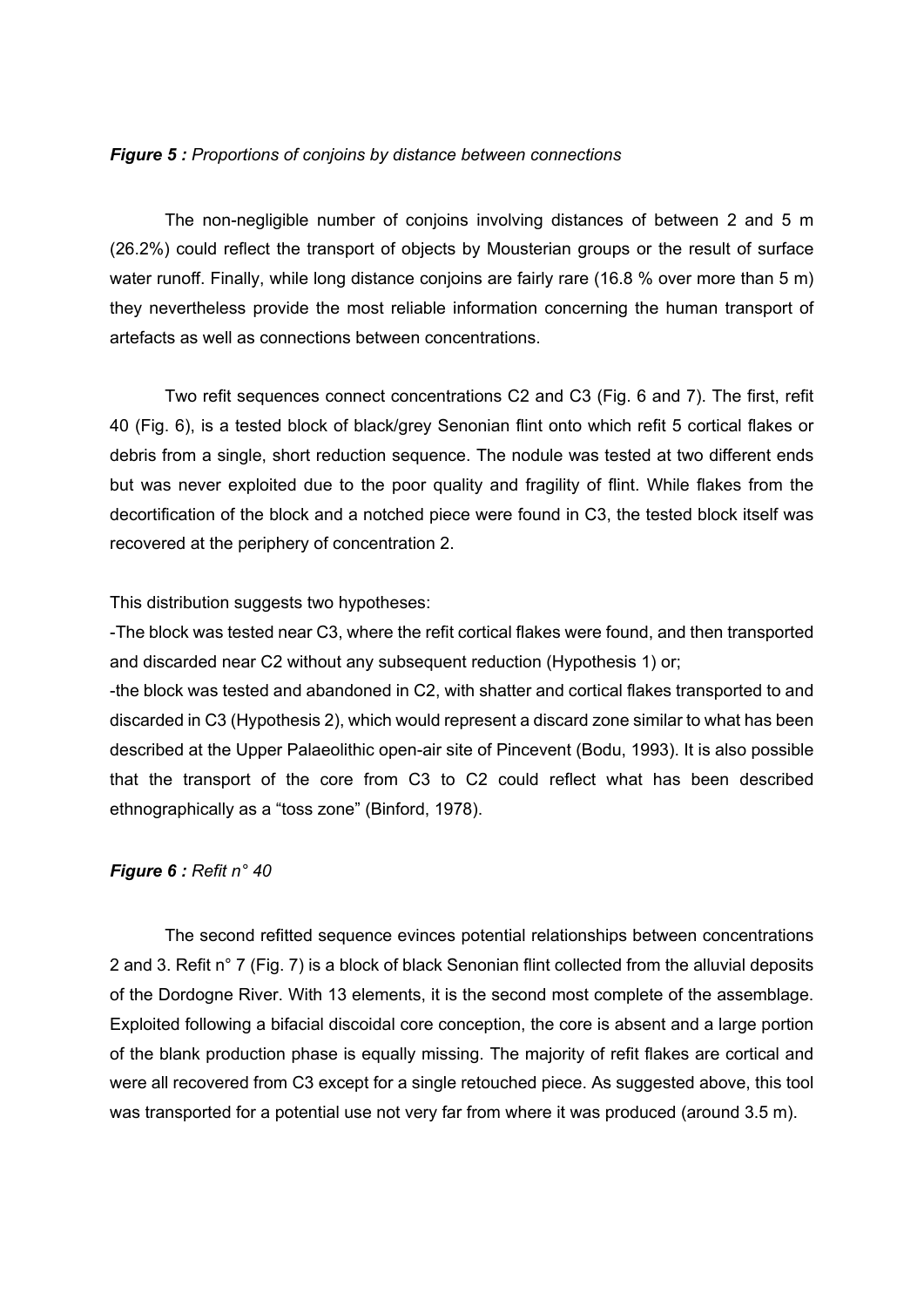Refit sequence n° 70 (Fig. 8) is a small, grey Senonian flint pebble onto which two flakes were refit and connects concentrations 1 and 3. Seven other flakes were subsequently detached from the same pebble but were not found. A cortically-backed flake was found in concentration 3, and the other cortical flake was found isolated, more than 20 m to the northwest of the concentration, while the core was recovered at the edge of concentration 1.

Three hypotheses could explain the distribution of material from refit 70 (Fig. 8):

-Core reduction began in concentration 3 with the removal of the two flakes, and the core was subsequently transported to concentration 1, where it was re-exploited and the resulting material not recovered during excavations (Hypothesis 1);

-the core was reduced in concentration 1, with the two refitted flakes subsequently transported (Hypothesis 2);

-core reduction began in concentration 3 and continued in another unidentified area before the core was discarded in concentration 1 (Hypothesis 3).

*Figure 7 : Refit Sequence n° 7*

*Figure 8: Refit sequence n° 70*

A final long-distance conjoin concerns material found outside the three concentrations. Refit sequence n° 59 shows piece n° 461, an atypical pseudo-Levallois point in Bergeracois flint, was clearly transported from knapping scatter C3. No use-wear evidence is currently available that might shed light on the still unexplained transport of what appears to be an unused artefact. In fact, very few flakes debited on-site were transported beyond knapping concentrations for subsequent use, and the majority of sought-after end-products were exported.

Spatial distribution of raw materials

The distribution of the identified raw material units (Fig. 9), non-conjoined/refitted material included, provides complementary information concerning the residual organisation of space at Bout-des-Vergnes. For example, RMU n° 340 comprises 2 refit sequences of 2 and 4 pieces, as well as 2 conjoined pieces, detached from a block of blond-black Senonian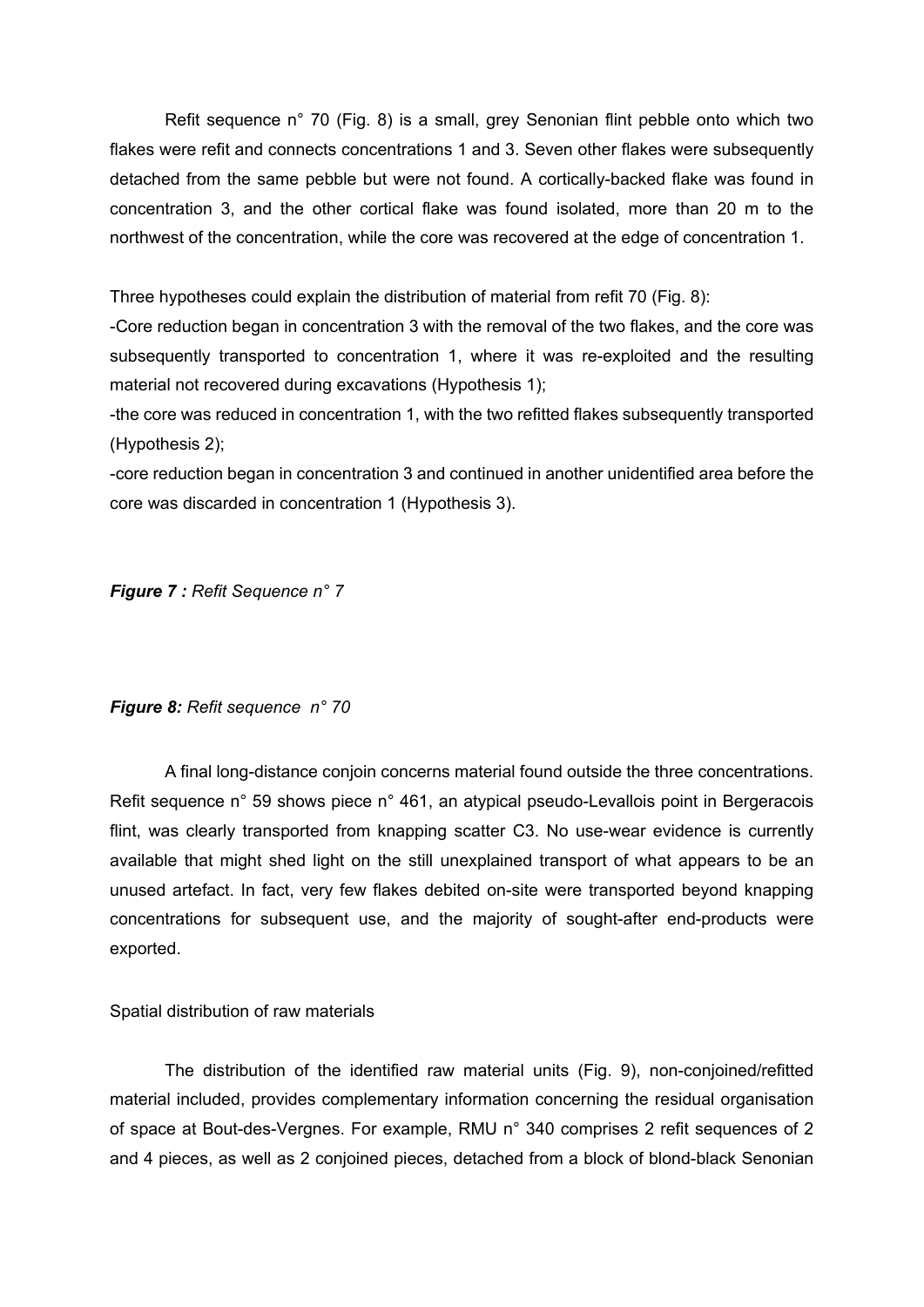flint that stands out from the other RMUs. As the centre of the block was unexploitable, the two large cortical flakes were re-used as cores. All pieces were found in or near concentration 3, apart from one unmodified piece recovered from concentration 1. The spatial distribution of RMU 340 once again highlights connections between these two knapping concentrations.

**Figure 9:** Distribution of raw material types across the excavated surface.

### Spatial distribution of tools

A sample of retouched tools and unmodified blanks were the subject of a use-wear analysis. Retouched tools are relatively limited at Bout-des-Vergnes (n=45, Table 3) and include imported bifaces and large scrapers on Levallois blanks. These tools primarily concern Bergeracois flint (16 of 26) and bear numerous traces of use. Their distribution across the excavated area precludes identifying any dedicated butchery area.

Denticulates, notches and partially retouched pieces, on the other hand, are all made on blanks produced on-site, notably discoidal varieties. Amongst this small subset of tools, the majority in Senonian flint (18 of 21), 12 pieces could be attributed to specific RMUs, 9 issuing from the same refit sequence. Unlike the imported tools, many of these tools were recovered within the concentrations (11 of 21), and could reflect the rapid transformation and use of tool blanks, however this was not confirmed by the use-wear analysis. The only cluster of tools with trace of use that might reflect a butchery area was found at the edges of concentration 1. Composed of unmodified flakes, some coming from other areas of the site, this cluster also includes a backed knife in Bergeracois flint that was not attributed to any of the identified RMUs.

|                                  | <b>Raw Material</b>      |                |                          | Concentration  |                |                |                |                |
|----------------------------------|--------------------------|----------------|--------------------------|----------------|----------------|----------------|----------------|----------------|
| <b>Tool type</b>                 | <b>Black</b><br>Senonian | Bergeracois    | <b>Blond</b><br>Senonian | C <sub>2</sub> | C <sub>3</sub> | C <sub>1</sub> | <b>OC</b>      | <b>Total</b>   |
| <b>Bifaces</b>                   | 6                        | 9              |                          | -              |                | -              | 15             | 15             |
| <b>Scrapers</b>                  | $\overline{2}$           |                |                          | -              |                | -              | 8              | 9              |
| <b>Denticulates</b>              | 5                        |                |                          |                | $\overline{2}$ | $\overline{2}$ | $\overline{2}$ | 7              |
| <b>Notches</b>                   | $\overline{2}$           |                |                          |                |                |                |                | $\overline{2}$ |
| Partially<br>retouched<br>pieces | 8                        | $\overline{2}$ | 2                        | -              | 3              | $\overline{2}$ | 7              | 12             |
| Total                            | 23                       | 19             | 3                        |                | 6              | 5              | 33             | 45             |

**Table 3** : Tool counts by raw material and concentration (OC = Outside of a concentration)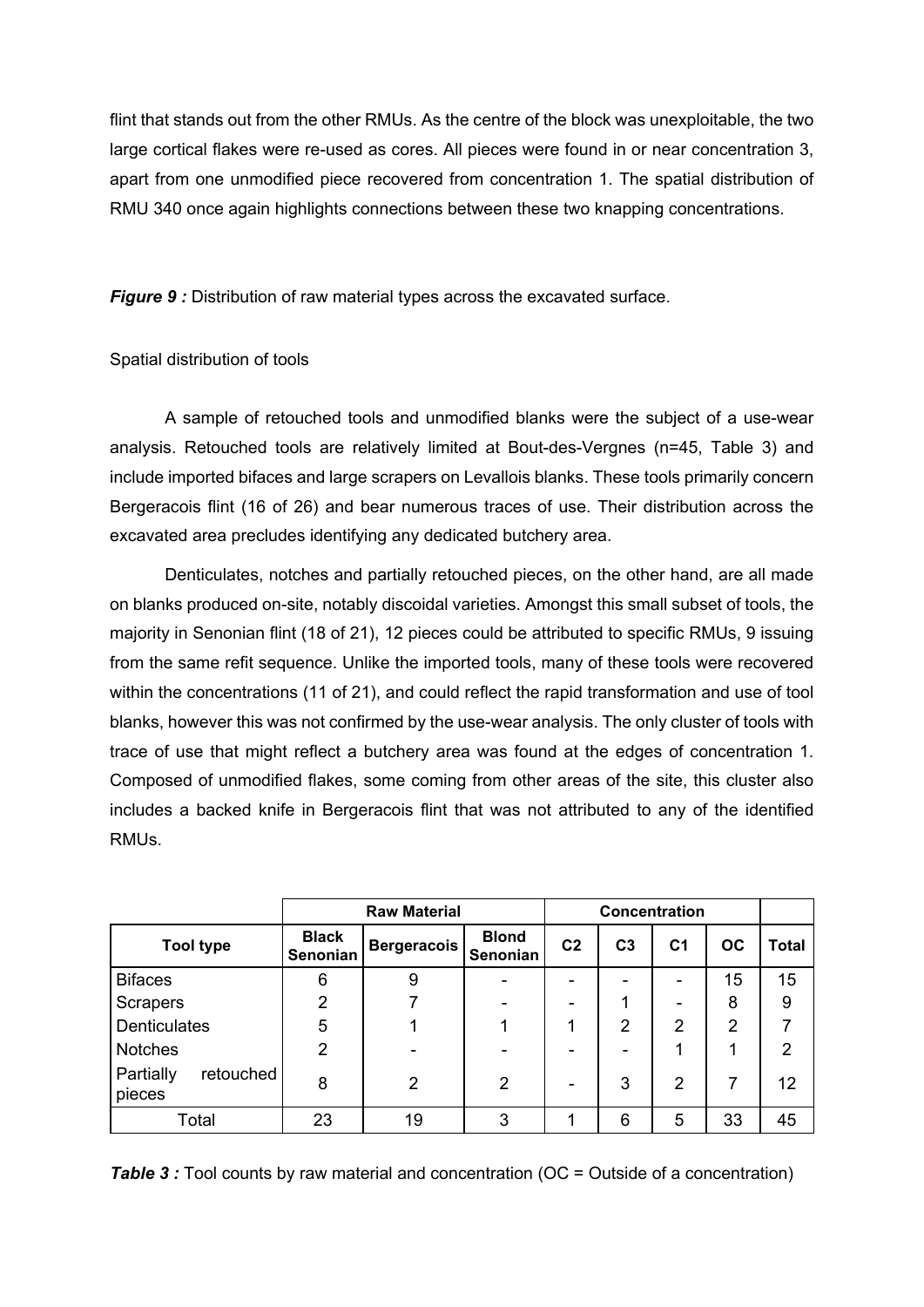#### **4. Interpretation**

#### **Artefact contemporaneity**

While previous research using refitting has focused on evaluating the stratigraphic integrity of sites reworked by natural processes (Cahen and Moeyersons, 1977; Bordes, 2000, 2002; Morin et al., 2005; Bachellerie, 2007, 2011; Gravina et al., 2018) or disentangling palimpsests (articles in Mallol and Hernandez, 2016; Discamps et al., 2019), the Mousterian material from Bout-des-Vergnes is contained within a single, 20 cm-thick level which makes it difficult to discern different occupation phases. This being the case, several lines of evidence nevertheless argue in favour of the various artefact concentrations being contemporaneous.

#### Contemporaneity of the concentrations

Demonstrating the contemporaneity of the different knapping concentrations is based primarily on the techno-economic analysis of the assemblage. The three concentrations in the southwest sector are almost exclusively discoidal. The only difference between these technologically coherent concentrations is the preferential exploitation of Bergeracois flint in concentration 3, which seems insufficient to justify it representing a different occupation phase.

The refit sequences also argue in favour of the concentrations being contemporaneous. First, in terms of RMUs, the recovery of an object from RMU 340, primarily reduced in concentration 3 but with one object recovered from concentration 1, clearly demonstrates a temporal connection between the groups of objects. Second, the spatial analysis of the refits depicts a clear contemporaneity between all objects, in the sense that they theoretically represent a single phase of reduction (Cahen, 1980), despite several known exceptions (Bordes, 1980; Romagnoli, 2013). Two refit sequences also connect concentrations 2 and 3; a tested block and several flakes were transported from one concentration to the other. In the case of concentrations C1 and C3, a flake was recovered within C3 and the block from which it was detached at the edges of C1. A cortical flake detached between the removal of this flake and the discard of the core was found isolated, outside the concentrations.

While the precise nature of the transports is difficult to determine, the movement of the artefacts is clear and provides the most reliable evidence for the contemporaneity of the different concentrations. Although inter-concentration movements are rare, they are nevertheless significant. In fact, relatively few pieces were transported any substantial distance away from concentrations. It therefore seems unlikely that the transfer of one-third of this limited number of pieces to another concentration was unintentional, especially as the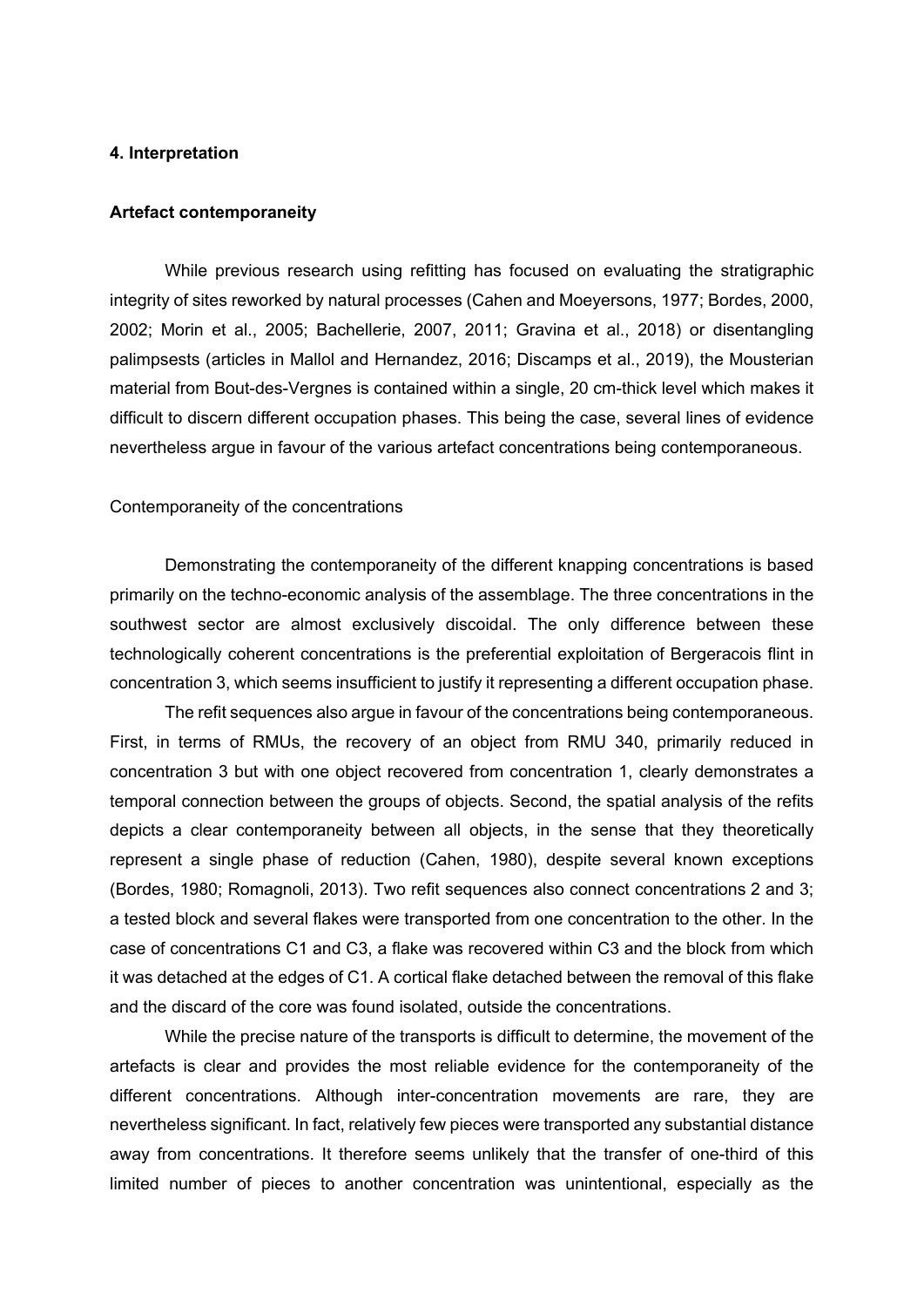concentrations make up only 5 % of the excavated surface. Although the potential recycling of previously debited artefacts cannot be dismissed out of hand, the absence of artefacts with double patinas and geological data indicating the rapid burial of the material argues convincingly against such a possibility.

Contemporaneity of objects found outside concentrations and intra-site connections

The Bout-des-Vergnes assemblage contains two highly different components, both in terms of technology and raw material economy. Abundant evidence for discoidal reduction and a smaller number of unipolar cores were found within the concentrations. These components are complemented by biface and large scrapers on imported Levallois blanks found outside the concentrations and not associated with any of the identified RMUs. Several bifacialthinning flakes, while recovered from within the concentrations, could not be attributed to any of the raw materials exploited on the site. This suggests that additional bifacial tools passed by the site and were carried away or discarded in an unexcavated area of the site. The most notable difference between the two technological components is therefore not linked to two different occupations but to distinct technological choices of the same group.

#### **5. Discussion**

#### **Regional Context and Inter-site Comparison**

The numerous late Mousterian open-air sites in the Aquitaine Basin reflect substantial diversity in terms of lithic assemblage composition, technology, and site function. The lithic assemblage from Bout des Verges provides yet another example of such diversity. Across this large region, many but not all of these open-air sites are associated with a discoidal technology, as at Champs de Boussuet in the Gironde, Les Forets in the Dordogne, Combemenue in the Corrèze, Latrote in the Landes, or Prissé and Jupiter in the Basque Country (Bourguignon et al., 2000; Bourguignon and Turq, 2003; Brenet and Folgado, 2003; Brenet and Cretin, 2008; Bernard-Guelle et al., 2010; Deschamps, 2014; Colonge et al., 2015). Other sites, such as La Rogère, Bois de Reymondeau and Combe Brune 1 in the Dordogne or Chemin d'Herbe in the Lot-et-Garonne (Brenet and Folgado, 1998; Detrain et al., 1999; Bidard et al., 2011; Brenet, 2012) yielded Levallois dominated assemblages. Alongside these sites characterised by single flake production methods, others, including La Conne de Bergerac, La Graulet and La Mouline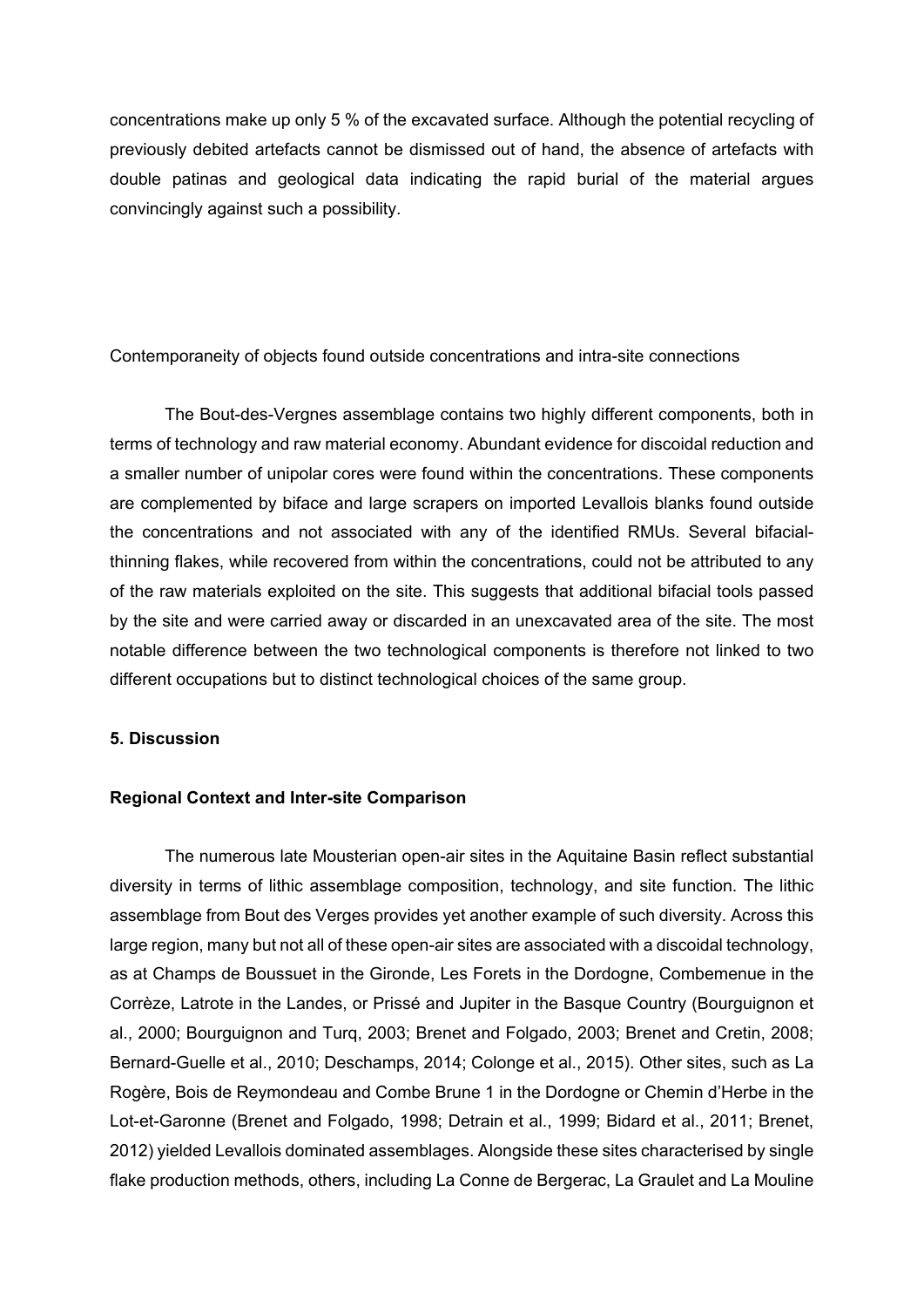in the Dordogne, or Jonzac in the Charente (Jaubert et al., 2008; Folgado and Brenet, 2010; Brenet et al., 2017), yielded multi-component lithic assemblages combining Levallois and discoidal technologies. These different assemblage types almost certainly reflect different, still difficult to discern site functions, especially in the absence of faunal data for open-air occurrences in the region. Potential functions would include mixed activity sites, knapping workshops, and short stopover sites with evidence for the use of imported tools.

Common to a large majority of these open-air sites is the presence of what are often imported bifaces or bifacial pieces, reinforcing the highly mobile nature of these artefact types (Claud, 2008; Deschamps, 2014, 2016; Thiébaut et al., 2014; Brenet et al., 2017). Despite discoidal reduction and bifacial shaping appearing to be technologically incompatible, the site of Bout-des-Vergnes is not an isolated case of these two systems coexisting (Geneste,1985; Soressi, 2002; Brenet et al., 2017; Faivre et al., 2017). In fact, during the early Middle Palaeolithic of southwestern France, bifacial shaping has been identified with discoidal, Levallois, and blade debitage as at, for example, Combe Brune 2, Cantalouette 1 (Brenet, 2013) or Les Bessinaudes (Brenet in Chadelle, 2018). During later phases of the Mousterian, multiple biface-bearing assemblages are equally characterised by multiple flake production methods (Soressi, 2002; Faivre et al., 2017; Gravina, 2017). At Bout-des-Vergnes, the discoidal and bifacial shaping (Fig. 10) chaînes opératoires are independent, in other words, they involve different blocks of raw material (Brenet et al., 2014) and reflect different forms of raw material economy; one local, the other highly mobile. Taken together, the above reveals the Bout-des-Vergnes assemblage to fit well with what is currently known for the late Mousterian in the region.

**Figure 10 :** Triangular biface in Bergeracois flint with a lateral tranchet blow..

#### **Inter-site comparisons**

A comparison of the Bout-des-Vergnes assemblage with discoidal assemblages from three other open-air sites excavated as part of salvage operations (Fig. 11), Champ de Bossuet (Bourguignon et al., 2000) and Les Forêts (Brenet and Folgado, 2003) in the Dordogne and Le Prissé in the Basque Country (Deschamps et al., 2016), reveals clear similarities between them, apart from the higher proportion of non-cortical flakes at Le Prissé, which is almost certainly connected to the fact that the large slabs exploited at the site bear only two cortical surfaces (Fig. 12). The most similar assemblages come from Champ de Bossuet and Les Forêts. At both of sites, blocks of a grey/black Senonian flint similar in size to those exploited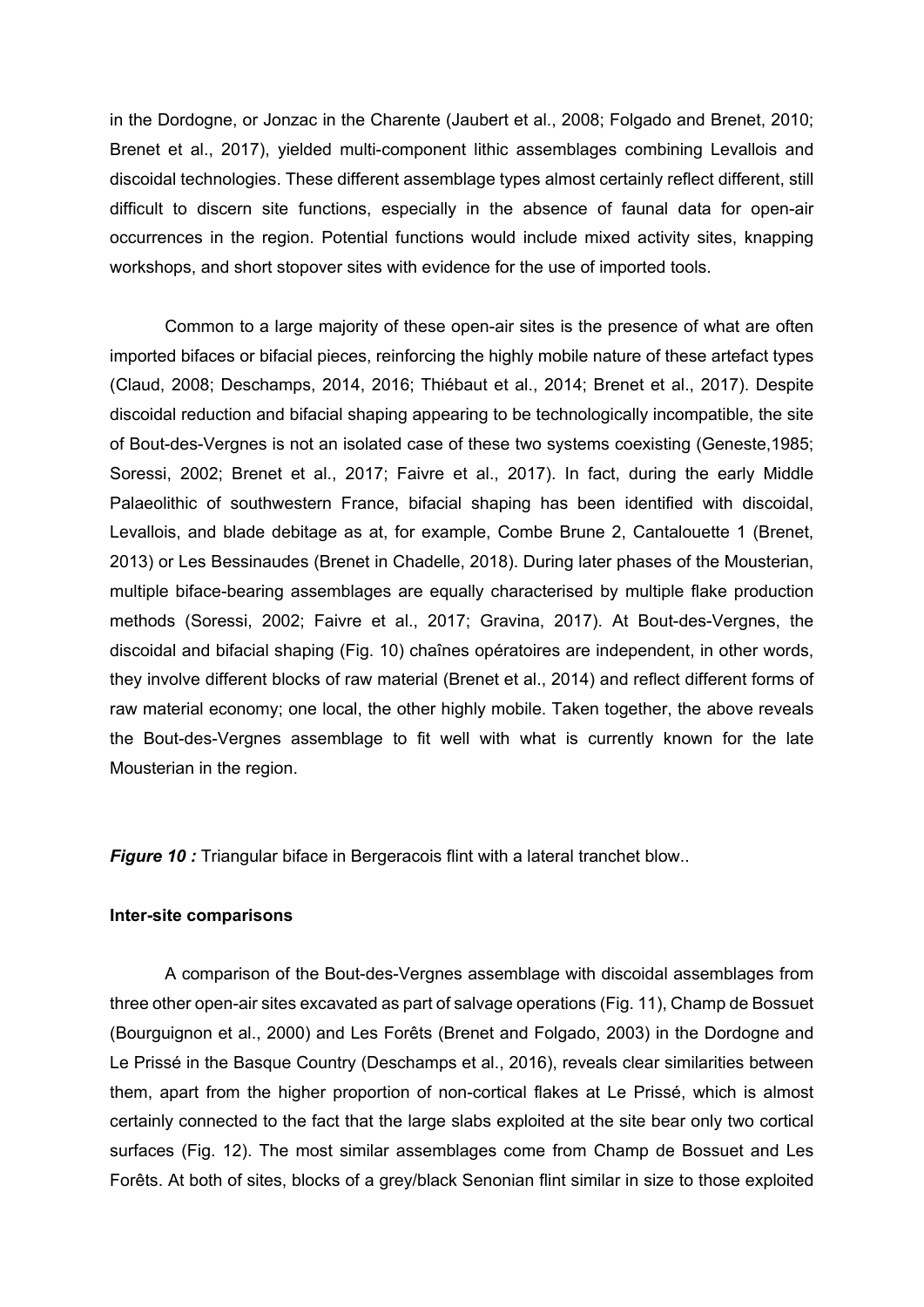at Bout-des-Vergnes were used. It is interesting to note that Champ de Bossuet is the only site not to yield any evidence for bifacial shaping. Finally, Bout-des-Vergnes produced the smallest quantity of non-cortical flakes as well as an under-representation of pseudo-Levallois points compared to the high number of cores recovered from the site. This pattern is consistent with these artefact types being preferentially exported for later use.

**Figure 11 :** Location of sites mentioned in the text. 1 : Le Prissé, 2 : Champ de Bossuet, 3 : Les Forêts, 4 : Bout-des-Vergnes, 5 : Combe-Brune 2 et Cantalouette 1, 6 : Les Bessinaudes.

*Figure 12 :* Comparison of technological data from the sites of Prissé, Champ de Bossuet, Les Forêts and Bout-des-Vergnes.

#### **Site-function**

The main activity carried out at Bout-des-Verges was the production of pseudo-Levallois points in locally available flint. These thick flakes with convergent cutting edges were destined for immediate use and it is unlikely that they were curated or transported over long distances. This suggests the site to have primarily functioned as a short-term workshop, where groups retooled, rather than as long-term habitation site. Imported tools, notably bifaces, several scrapers, and Levallois flakes, add some nuance to this interpretation. While difficult to prove that these pieces were used exclusively on the site, their presence nevertheless suggests some functional consideration or need. The groups that occupied Bout-des-Vergnes also likely pursued other activities other than knapping, including those connected to subsistence concerns; however, the absence of preserved faunal remains makes exploring such a likelihood impossible.

Taken together, the Bout-des-Vergnes Mousterian occupation is consistent with a workshop site "located on a high-quality source of raw material with a focus tool production according to diverse debitage methods and conceptions, with or without the presence of bifacial shaping. Tool blanks and retouched tools are rarely used on-site but are instead reserved for later uses to fulfil anticipated needs. The under-representation of significant numbers of characteristic sought-after endproducts is consistent with their preferential exportation." (Brenet et al., 2014, p.92)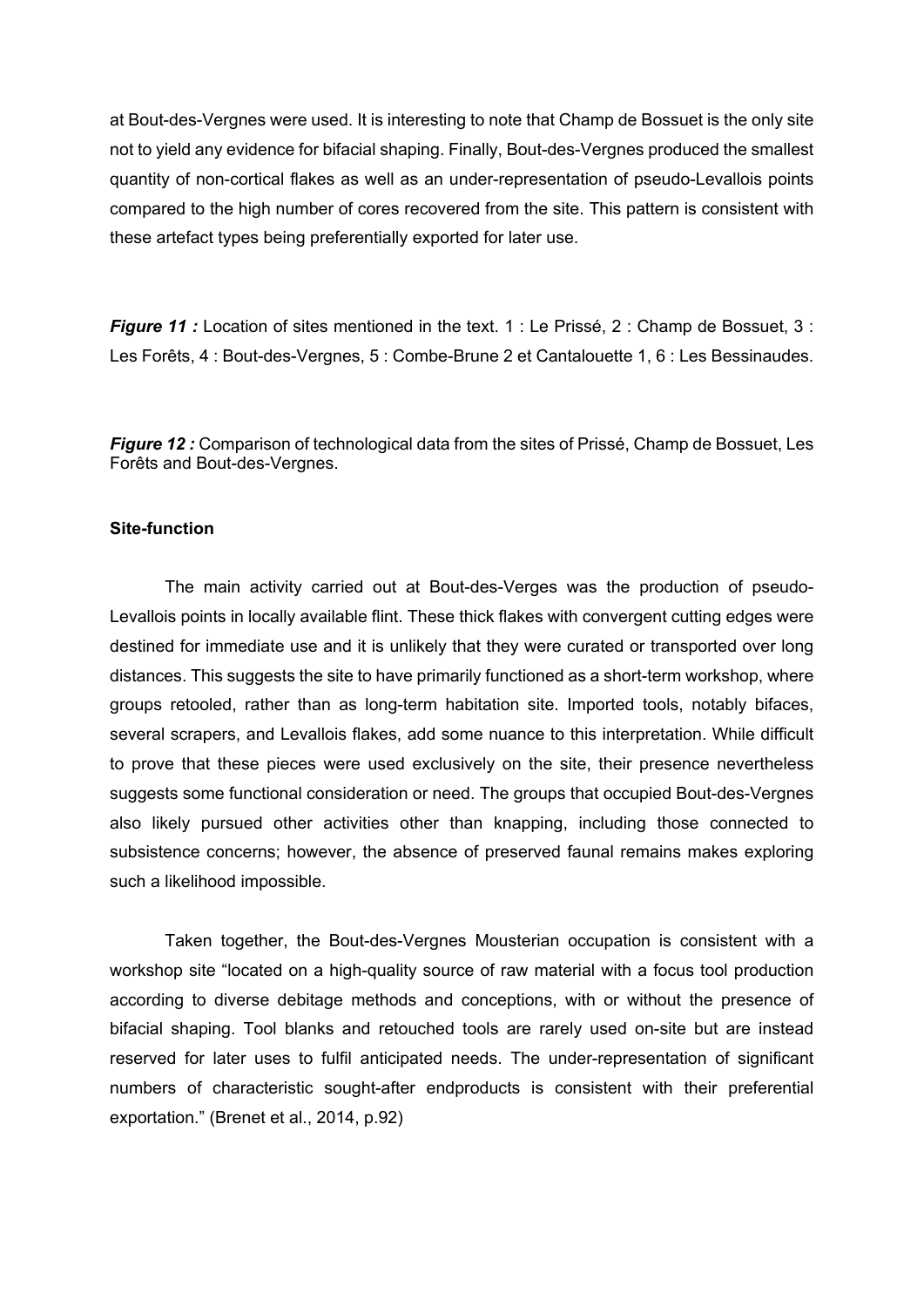Technological differences between flakes produced on-site and imported examples are at least partially due to differences in the way they were retouched. Discoidal products, particularly pseudo-Levallois points, can be used unmodified. Certain flakes were however notched or denticulated, which suggest a more expedient use. Conversely, the larger bifaces and Levallois flakes could see several episodes of use, with their edges repeatedly resharpened. Moreover, bifaces afford multiple functions (Claud, 2012) and can serve to cut soft organic materials, perform percussive activities, or represent a mobile raw material reserve (Bourguignon et al.*,* 2006). This, however, is not the case at Bout-des-Vergnes, where usewear evidence suggest these tools were used essentially for butchery, although several examples bear concentrated traces of percussion or abrasion, potentially indicating their use as strike-a-lights (Sorensen et al., 2018)(Fig. 13).

Due to their long use-lives, bifaces and Levallois flakes were almost certainly transported and could be discarded at any moment following multiple phases of re-sharpening or recycling. The opposite is true of discoidal products, which would have been used quickly and transported over only short distances.

**Figure 13 :** Percussion traces on a biface

#### **6. Conclusion**

It remains difficult to identify the exact mobility system of the last Neanderthal huntergatherers who occupied the open-air site of Bout-des-Vergnes. What is clear, however, is that part of or the entire group stopped at the site and exploited the high-quality raw materials immediately available in the local alluvial deposits. The nearby Caudeau and Marmelet streams likely attracted game species that these groups tracked along the river valley. The expedient tools afforded by discoidal reduction were complemented by larger tools with longer use-lives, such as bifaces and Levallois flakes, which fulfilled anticipated needs encountered during the movement of the group across their subsistence territory. The duration and absolute distances involved are, however, difficult to evaluate and may incorporate movements between raw material sources, one or several workshop or occupation sites, or hunting camps where prey was consumed.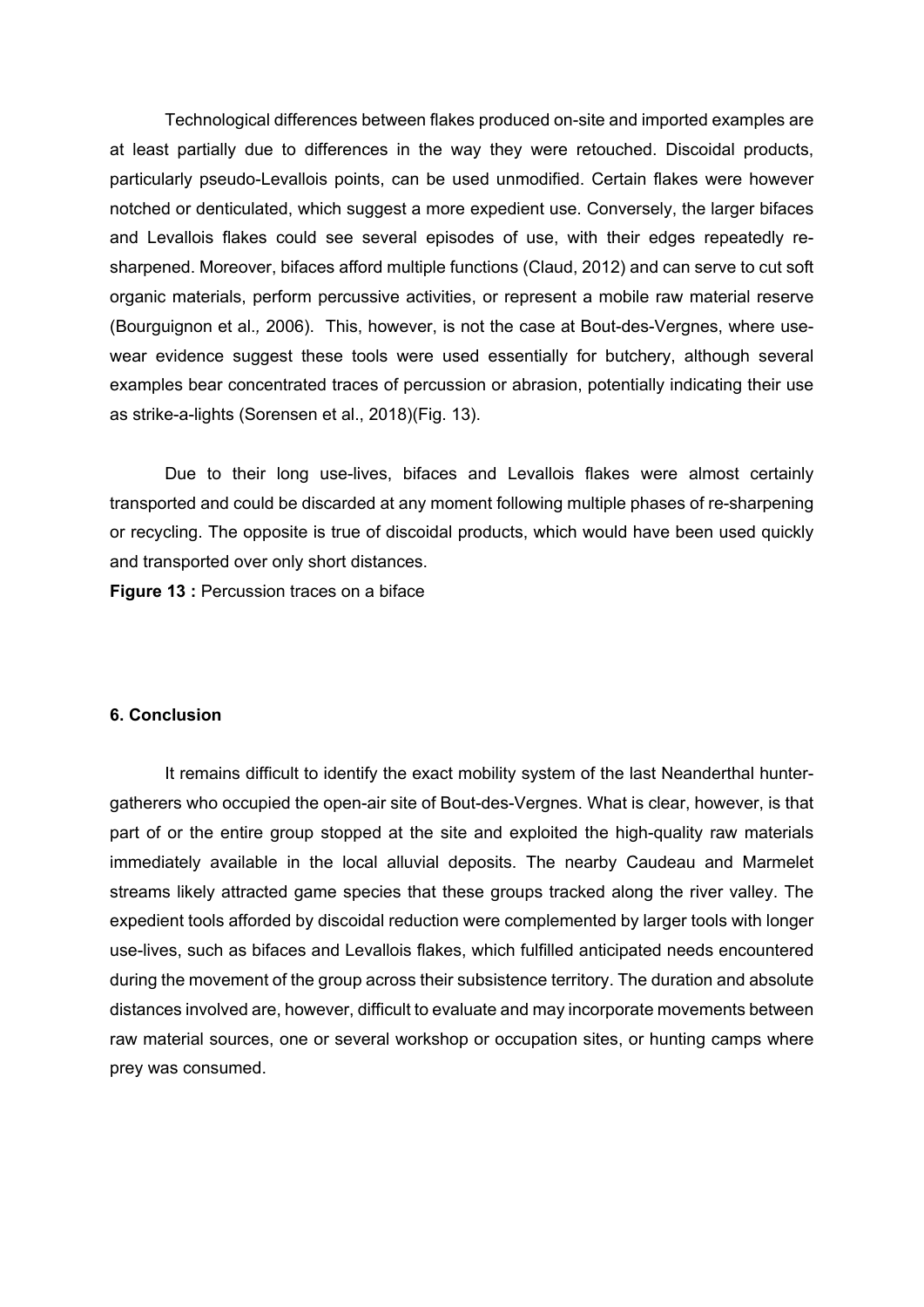#### **Acknowledgements**

The lead author would like to thank the University of Bordeaux, especially the PACEA laboratory, particularly A. Delagnes. We would also like to thank the Dordogne Departement for granting us access to the Bout-des-Vergnes assemblage, M. Régeard, head of the departemental archaeology service, and E. Ihuel, director of the Bout-des-Vergnes excavations. Finally, we are grateful to the organisers of the USIPP session where this work was initially presented, A. Picin, R. Blasco, M. Andres Chain and J. Rosell Ardèvol. The comments of the anonymous reviewers and the journal editors helped improve the research presented here.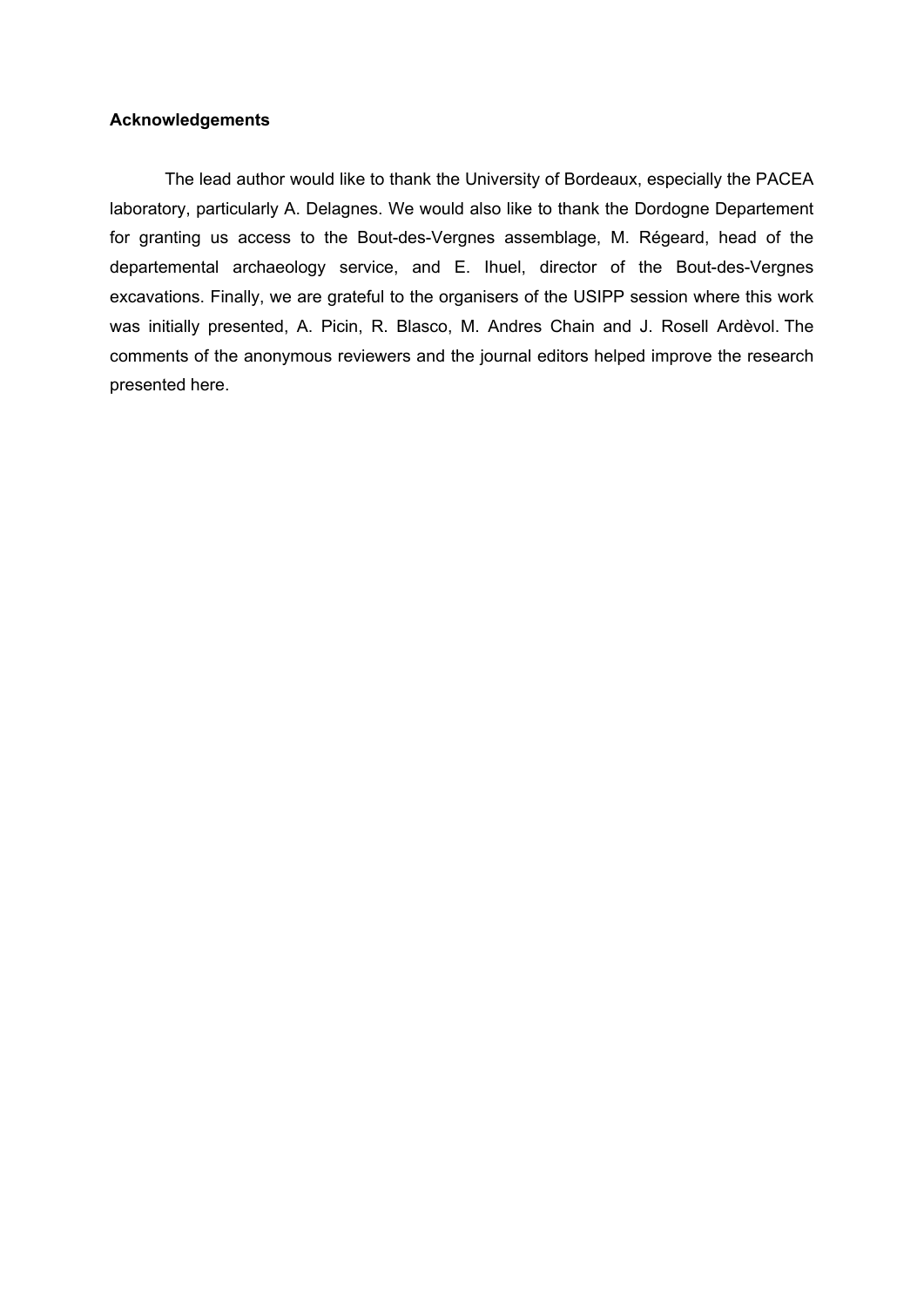#### **Bibliography**

Bachellerie, F., Bordes, J.-G., Morala, A., Pélegrin, J., 2007. Étude typo-technologique et spatiale de remontages lithiques de Canaule II, site châtelperronien de plein-air en Bergeracois (Creysse, Dordogne). PALEO, Revue d'archéologie préhistorique 19, p.p. 259 280.

Bachellerie, F., 2011. Quelle unité pour le Châtelperronien ? Apport de l'analyse taphonomique et techno-économique des industries lithiques de trois gisements aquitains de plein air : le Basté, Bidart (Pyrénées-Atlantiques) et Canaule II (Dordogne). Thèse de doctorat, Vol 1, Université Bordeaux I.

Bernard-Guelle, S., Rué, M., Fernandes, P., Coudenneau, A., Courty, M.-A., Fédoroff, N., Séronie-Vivien, M. et M.-R., Dawson, M.-C, Picavet, R., Airvaux, J., 2010. Comportements techniques et stratégies de subsistance sur le site moustérien de plein air de Latrote (Saint-Gein, Landes). in : Jaubert, J., Fourment, N., Depaepe, P., (Eds.), Transitions, ruptures et continuité en Préhistoire. XXVIIe congrès préhistorique de France, Bordeaux - Les Eyzies 2010, volume 2, « Paléolithique et Mésolitique », Session D, « Exploitation des ressources organiques à la fin du Paléolithique moyen et au début du Paléolithique, Thiébaut, C., Claud, É., Costamagno, S., (dir.), Paris, Société préhistorique française, p. 229-255.

Binford, L. R., 1978. Nunamiut Ethnoarchaeology, New York, Academic Press

Bidard, P., Bourguignon, L., Ortega, I., Sellami, F., Lenoble, A., Rios-Garaizar, J., Vieillevigne, É., Guibert, P., 2011. Le Moustérien de Tradition Acheuléenne de Combe Brune 1 (Creysse, Dordogne). Bergerac, R.N. 21 section nord. Rapport Final d'Opération, INRAP, SRA Aquitaine, 139 p.

Boëda, É., 1993. Le débitage discoïde et le débitage Levallois récurrent centripète. Bulletin de la Société préhistorique française 90, p.p. 392 404.

Bodu, P., 1993. Analyse typo-technologique du matériel lithique de quelques unités du site magdalénien de Pincevent (Seine-et-Marne) : applications spatiales, économiques et sociales. Thèse de Doctorat, Université de Paris I.

Bordes, F., 1980. Question de contemporanéité: L'illusion des remontages. Bulletin de la Société préhistorique française 77, p.p.132-133.

Bordes, J.G., 2000. La séquence aurignacienne de Caminade revisitée : l'apport des raccords d'intérêt stratigraphique. The Aurignacian sequence at Caminade Est revisited : contribution of the refittings to stratigraphie study. PALEO, Revue d'archéologie préhistorique 12, p.p. 387 407.

Bordes, J.G., 2002. Les interstratifications Châtelperronien/Aurignacien du Roc-de-Combe et du Piage (Lot, France). Analyse taphonomique des industries lithiques; implications archéologiques. Thèse de Doctorat, Université Bordeaux I, Bordeaux.

Bourguignon, L., Ortega, I., Brenet, M., Lenoble, A., 2000. Le gisement moustérien de Champs de Bossuet (Gironde). DFS de sauvetage urgent, AFAN, SRA Aquitaine.

Bourguignon, L., Turq, A., 2003. Une chaîne opératoire de débitage discoïde sur éclat du Moustérien à denticulés aquitain: les exemples de Champ Bossuet et de Combe-Grenal c. 14. In : Peresani, M., (Eds.), BAR International Series 1120, p.p. 131–152.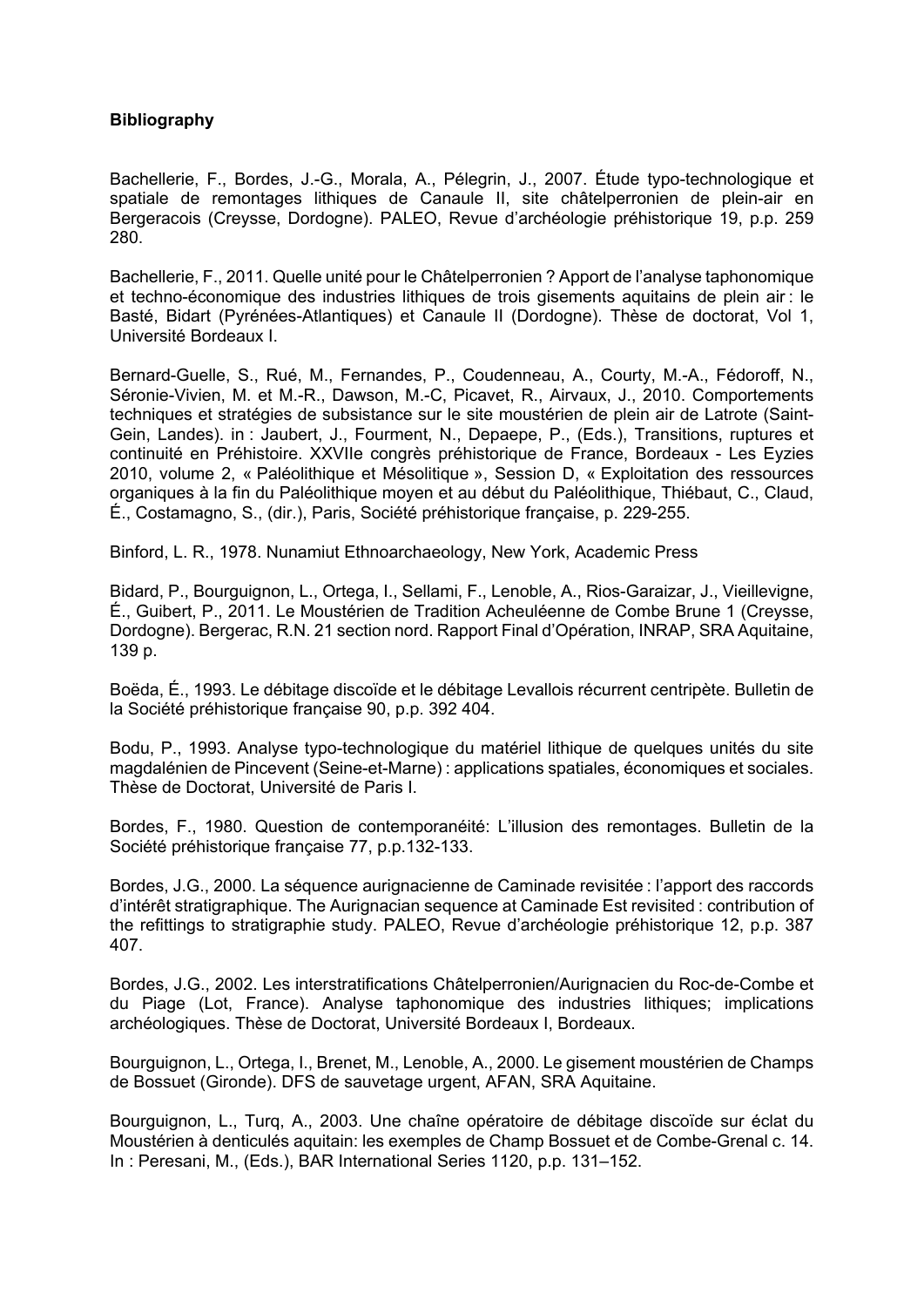Bourguignon, L., Faivre, J.P., Turq, A., 2004. Ramification des chaînes opératoires: une spécificité du Moustérien. PALEO, Revue d'archéologie préhistorique 16, p.p. 37–48.

Bourguignon, L., Delagnes, A., Meignen, L., 2006. Systèmes de production lithique, gestion des outillages et territoires au Paléolithique moyen: où se trouve la complexité. in : Astruc, L., Bon, F., Léa, V., Milcent, P.-Y., Philibert, S.(Eds.), Normes techniques et pratiques sociales. De la simplicité des outillages pré-et protohistoriques. XXVIèmes Rencontres Internationales d'Archéologie et d'Histoire d'Antibes. APDCA, Sophia Antipolis, p.p. 75–86.

Bourguignon, L., Brenet, M., Folgado, M., Ortega, I., 2011. Aproximación tecno-económica del debitage Discoide de puntas pseudo-Levallois: El aporte de la experimentación. in : La investigacion experimental aplicada a la arqueologia, p.53 60.

Brenet, M., Folgado, M., 1998. Les gisements paléolithiques du Champ des débats, de La Rogère 1, des Forets et de La Croix de Trote. Autoroute A 89, section Arveyres–Montpon, *Bull. Soc. Préhist. Fr*., p. 429-431.

Brenet, M., Folgado, M., 2003. Le débitage discoïde du gisement des Forêts (Dordogne), in Discoïd Lithic Technology. Advances and implications. In : Peresani, M., (Eds.), BAR International Series 1120, Oxford, p.p. 153-178.

Brenet, M., Cretin, C., 2008. Le gisement paléolithique moyen et supérieur de Combemenue (Brignac-la-Plaine, Corrèze). Du microvestige au territoire, réflexions sur les perspectives d'une recherche multiscalaire. In : Aubry, T., Almeida, F., Araújo, A.C., Tiffagom, M., (Ed.) Proceedings of the XV World Congress UISPP (Lisbon, 4-9 September 2006). Space and Time : Which Diachronies, which Synchronies, which Scales? / Typology vs Technology, Sessions C64 and C65. BAR S1831 2008, pp. 35-44.

Brenet, M., Bourguignon, L., Folgado, M., Ortega, I., 2009, Élaboration d'un protocole d'expérimentation lithique pour la compréhension des comportements techniques et technoéconomiques au Paléolithique moyen, *Les Nouvelle de l'Archéologie*, 118, p. 60-64.

Brenet, M., 2012. Silex et roches métamorphiques au Paléolithique moyen récent. Combemenue (Corrèze) et Chemin d'Herbe (Lot-et-Garonne). in : Marchand, G., Querré, G., (Dir.). Roches et Sociétés de la Préhistoire entre Massifs cristallins et Bassins sédimentaires : le Nord-Ouest de la France dans son contexte européen. pp. 367-381.

Brenet, M., 2013. Variabilité et signification des productions lithiques au Paléolithique moyen ancien. L'exemple de trois gisements de plein-air du Bergeracois (Dordogne, France). BAR International Series 2548.

Brenet, M., Bourguignon, L., Colonge, D., Folgado, M., Jarry, M., Lelouvier, L.A., Mourre, V., Turq, A., 2014. Les techno-complexes au début du Paléolithique moyen en Aquitaine septentrionale: Complexité, complémentarité des productions de débitage et de façonnage et implications comportementales. In : Jaubert, J., Forment, N., Depaepe, P. (Eds.), Transitions, rupture and continuity en Prehistoiry, XXVIIe congrès préhistorique de France, Bordeaux - Les Eyzies 2010, vol. 2, pp. 81-101.

Brenet, M., Chadelle, J.P., Claud, É., Colonge, D., Delagnes, A., Deschamps, M., Folgado, M., Gravina, B., Ihuel E., 2017. The function and role of bifaces in the Late Middle Paleolithic of southwestern France: Examples from the Charente and Dordogne to the Basque Country. Quaternary International, Vol. 428, Part A, p.p. 151-169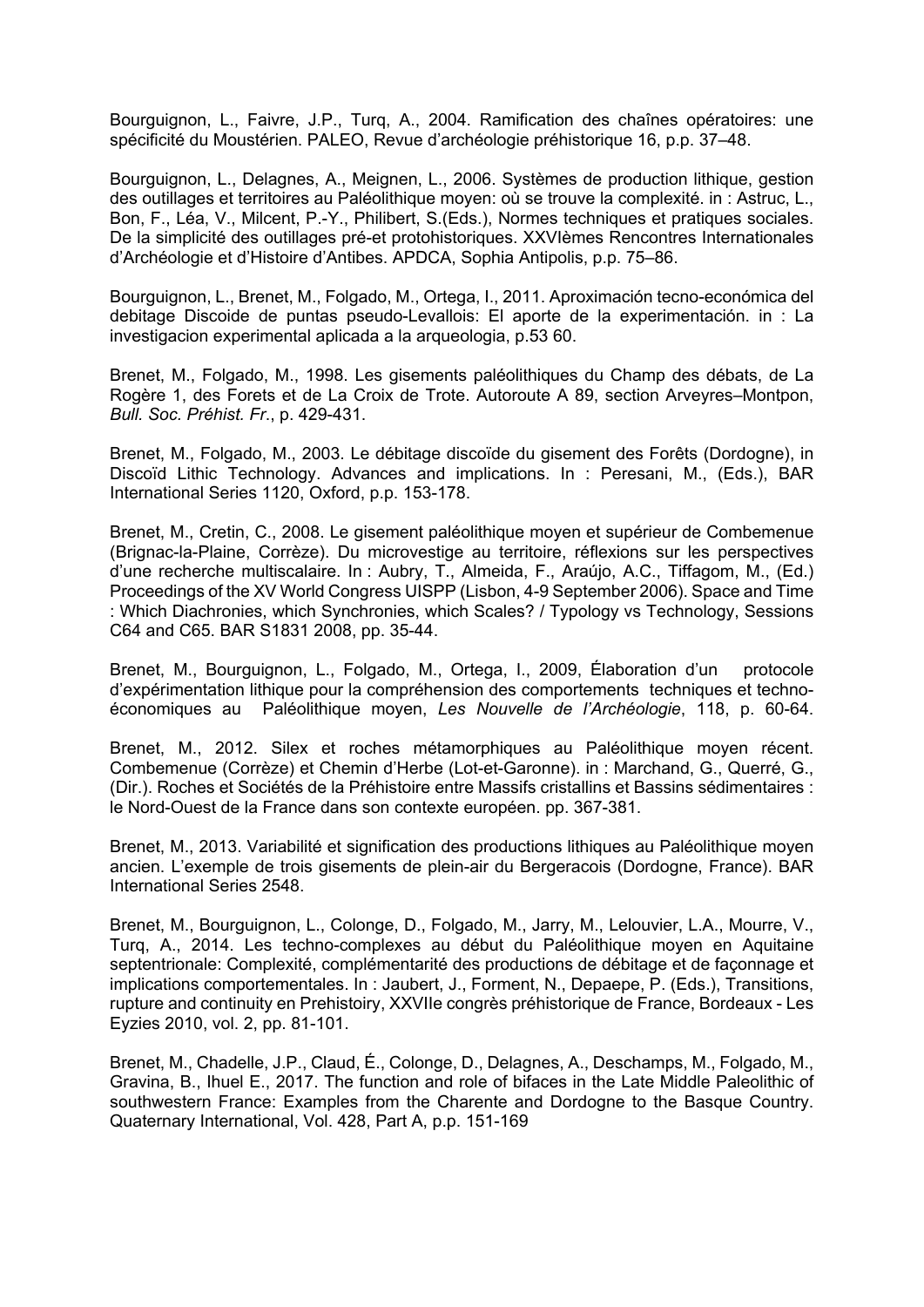Bringmans, P.M.M.A., 2006. Seven well-preserved in-situ Middle Palaeolithic open-air sites in a loess-soil "climate-calender" sequence at Veldwezelt-Hezerwater, Belgium. Notae Praehistoricae 26, 9e18.

Cahen, D., Moeyersons, J., 1977. Subsurface movements of stone artefacts and their implications for the prehistory of Central Africa. Nature 5605, pp. 812-815.

Cahen, D., 1980. A propos des remontages. Question de contemporanéité: L'apport des remontages. Bulletin de la Société préhistorique française 77, p.p. 230-232.

Chadelle, J.P., Baillet, M., Brenet, M., Camus, H., Claud, E., Michel, A., Mercier, N., Rabanit, M., Sellami, F., 2018. Les Bessinaudes, Saint-Médard-de-Mussidan, Dordogne, Nouvelle-Aquitaine, Rapport final d'opération archéologique. Service départemental de l'archéologie, DRAC-SRA Nouvelle-Aquitaine, 353 p.

Clark, A.E., 2016. Time and space in the middle paleolithic: Spatial structure and occupation dynamics of seven open-air sites: Time and Space in the Middle Paleolithic. Evolutionary Anthropology: Issues, News, and Reviews 25, p.p. 153 163.

Claud, E., 2008. Le statut fonctionnel des bifaces au Paléolithique moyen récent dans le Sud-Ouest de la France. Étude tracéologique intégrée des outillages des sites de La Graulet, La Conne de Bergerac, Combe Brune 2, Fonseigner et Chez-Pinaud / Jonzac. Thèse de Doctorat, Université de Bordeaux 1, 546 p.

Claud, É., 2012. Les bifaces : des outils polyfonctionnels ? Étude tracéologique intégrée de bifaces du Paléolithique moyen récent du Sud-Ouest de la France. Bulletin de la Société préhistorique française 109, p.p. 413 439.

Colonge, D., Claud, E., Deschamps, M., Fourloubey, C., Hernandez, M., Sellami, F., 2015. Preliminary results from new Palaeolithic open-air sites near Bayonne (south-western France). Quaternary International, Volume 364, 7 April 2015, p. 109-125.

Daschek, É. J., and Mester, Z., 2020. A site with mixed occupation: Neanderthals and carnivores at Érd (Hungary). Journal of Archaeological Science: Reports 29, 102116.

Deschamps, M., 2014. La diversité culturelle au Paléolithique moyen récent : Le Vasconien et sa signification au sein des facies moustériens (Unpublished doctoral dissertation). University of Toulouse II le Mirail.

Deschamps, M., 2016., Late Middle Palaeolithic assemblages with flake cleavers in the western Pyrenees: The Vasconian reconsidered, Quaternary International ,Vol. 433, Part B, p.p. 33-49

Deschamps, M., Clark, A.E., Claud, É., Colonge, D., Hernandez, M., Normand, C., 2016. Approche technoéconomique et fonctionnelle des occupations de plein air du Paléolithique moyen récent autour de Bayonne (Pyrénées-Atlantiques). Bulletin de la Société préhistorique française 113, p.p. 659 689.

Detrain, L., Mourre, V., Mierzchala, S., Colonge, D., Fourloubey, C., Scuiller, C., Grigoletto, F., et L'Homme X. 1999. Saint-Martial-d'Artenset, "Bois de Reymondeau" (Dordogne). A 89, section Montpon-Mussidan, Série Fouille. DFS de sauvetage urgent. SRA Aquitaine, ASF, AFAN, 1999.

Discamps, E., Boudadi-Maligne, M., Chagneau, J., Armand, D., Guadelli, J. L., & Lenoir, M., 2012. Ours, hommes, hyènes: qui a occupé la grotte de Bourdette (Sainte-Colombe-en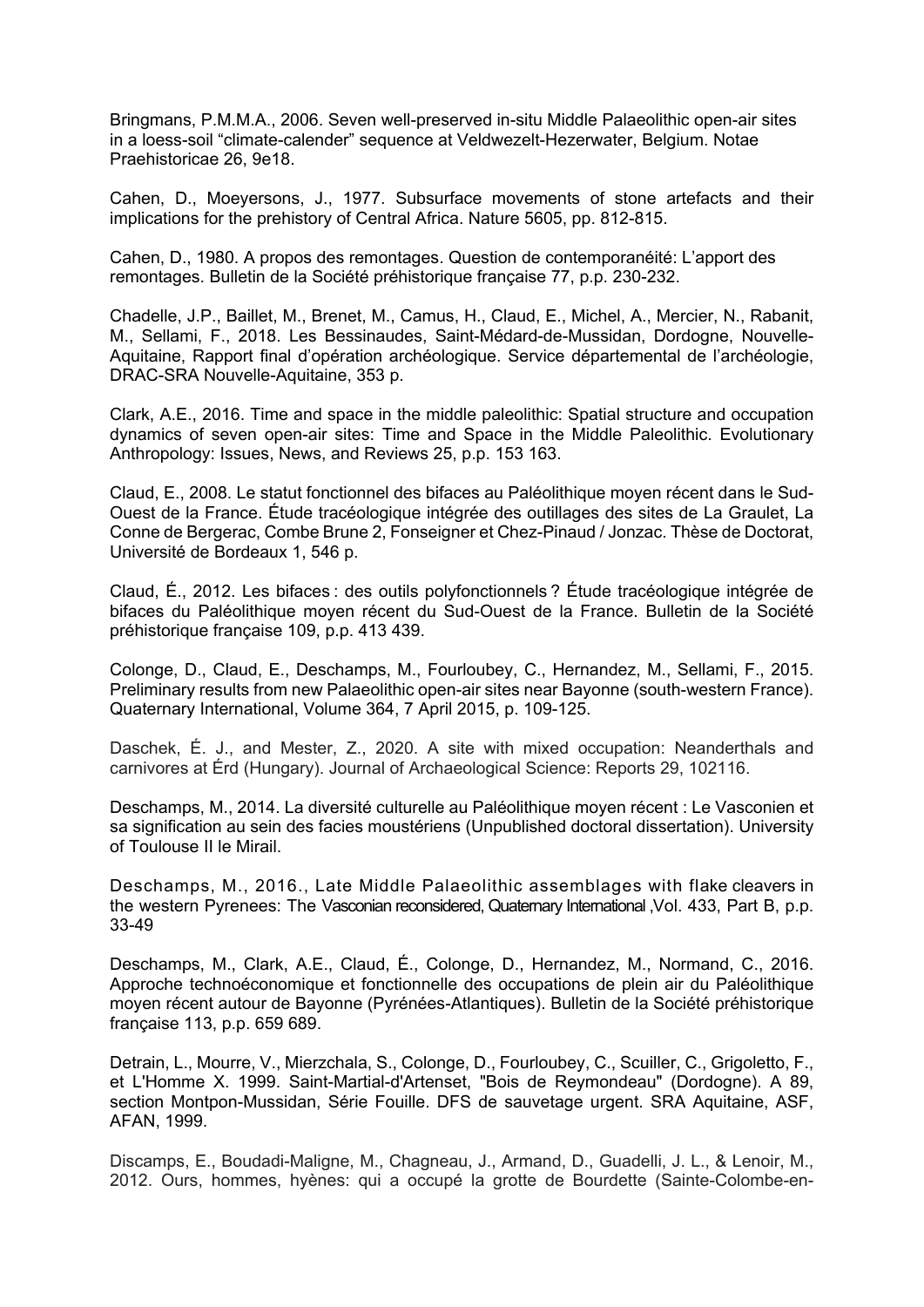Bruilhois, Lot-et-Garonne, France)?. PALEO, Revue d'archéologie préhistorique 23, p.p. 117- 136.

Discamps, E., Bachellerie, F., Baillet, M., Sitzia, L., 2019. The use of spatial taphonomy for interpreting Pleistocene palimpsest : an interdisciplinary approach to the Châtelperronian and carnivore occupations at Cassenade (Dordogne, France). Paleoanthropology, Paleoanthropology Society, p.p. 362-388.

Faivre, J.Ph., Gravina, B., Bourguignon, L., Discamps, E., Turq, A., 2017. Late Middle Paleolithic lithic technocomplexes (MIS-5-3) in the norteastern Aquitaine Basin : advances and challenges. Quaternary International 433, p.p. 116-131.

Folgado, M., Brenet, M., 2010. Economie de débitage et organisation de l'espace technique sur le site du Paléolithique moyen de plein-air de La Mouline (Dordogne, France). In: Conard, N., Delagnes, A. (Eds.), Settlement dynamics of the Middle Paleolithic and Middle Stone Age. Vol. III, Kerns Verlag, Tübingen. (Tübingen Publications in Prehistory ), pp.427-454.

Geneste, J.-M. 1985. Analyse lithique d'industries moustériennes du Périgord : une approche technologique du comportement des groupes humains au Paléolithique moyen. Thèse de Doctorat, Université Bordeaux 1, 2 vol. (567 p., 85 tabl., 115 pl.)

Gravina, B., Discamps, E., 2015. MTA-B or not to be ? Recycled bifaces and shifting hunting strategies at Le Moustier and their implication to the Late Middle Paleolithic in southwestern France. Journal of Human Evolution 84, p.p. 83-98.

Gravina, B., 2017. Intra-level technological change and its implications for Mousterian assemblage variability. The example of Le Moustier, layer G. Quaternary International 433, p.p. 132-139.

Gravina, B., Bachellerie, F., Caux, S., Discamps, E., Faivre, J.Ph., Gallland, A., Michel, A., Teyssandier, N., Bordes, J.G., 2018. No reliable evidence for neanderthal Châtelperronian association at La-Roche-à-Pierrot, Saint-Césaire. Nature Sciantific Reports 8:15134.

Goval E., 2012. Peuplements néandertaliens dans le nord de la France*.* Inrap. CNRS Éditions, p. 312*,* Recherches archéologiques 4.

Jaubert, J., Hublin, J.-J., McPherron, S., Soressi, M., Bordes, J.-G., Claud, E., Cochard, D., Delagnes, A., Mallye, J.-B., Michel, A., Niclot, M., Niven, L., Park, S.-J., Rendu, W., Richter, D., Roussel, M., Steele, Th., Texier, J.-P., Thiébaut, C. 2008. Paléolithique moyen récent et Paléolithique supérieur ancien à Jonzac (Charente-Maritime) : premiers résultats des campagnes 2004-2006. In : Jaubert, J., Bordes, J.-G., Ortega, I., (Dir.). Les sociétés du Paléolithique dans un Grand Sud-Ouest : nouveaux gisements, nouveaux résultats, nouvelles méthodes. Actes des Journées SPF, Université de Bordeaux 1, 24-25 novembre 2006. Mémoire de la Société Préhistorique Française, XLVII, p. 203-243.

Locht, J. L., Herisson, D., Goval, E., Cliquet, D. Huet, B., Coutard, S., Antoine, P., Feray, Ph., 2016. Timescales, space and culture during the Middle Palaeolithic in northwestern. Quaternary International 411, p.p. 129-148.

Machado, J., Molina, F.J., Hernandez, C.M., Tarriño, A., Galvan, B., 2016. Using lithic assemblage formation to approach middle Palaeolithic settlement dynamics: El Salt stratigraphic Unit X (Alicante, Spain). Archaeological and Anthropological Sciences.

Mallol, C., and Hernandez, C., 2016. Advances in Palimpsest Dissection. Quaternary International 417, p.p. 1-122.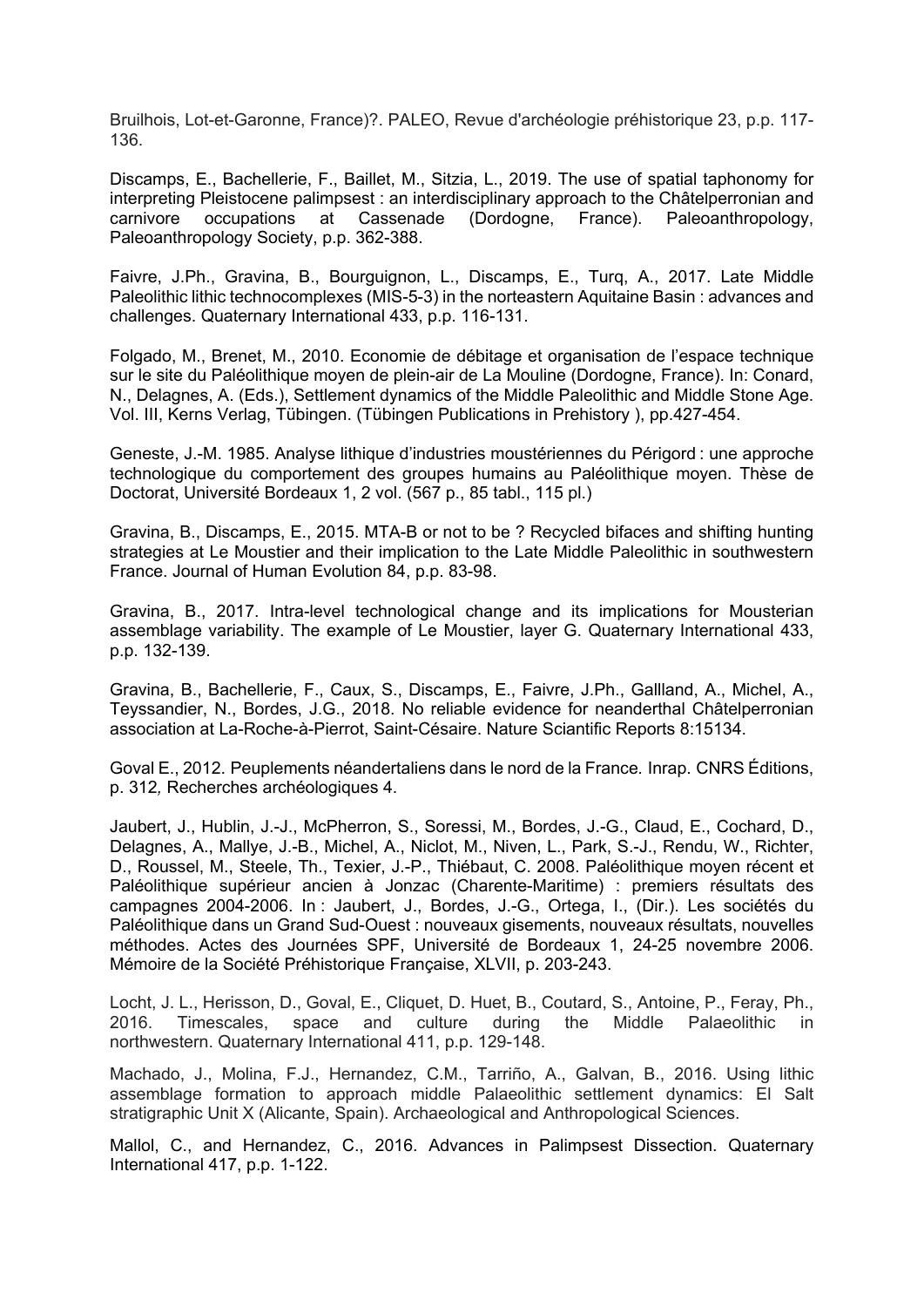Morin, E., Tsanova, T., Sirakov, N., Rendu, W., Mallye, J.B., Lévêque, F., 2005. Bone refits in stratified deposits : Testing the chronological grain at Saint-Césaire. Journal of Archeological Science 32(7), p.p. 1083-1098.

Mourre, V., 2003. Discoïde ou pas discoïde? Réflexions sur la pertinence des critères techniques définissant le débitage discoïde. In Peresani, M., (Eds.), BAR International Series 1120, p.p. 1–18.

Peresani, M. (Ed.), 2003. Discoid lithic technology. Advances and implications, 1120. Bar International Series, Oxford.

Roebroeks, J. W. M., Kolen, J., Poecke, M. V., & Van Gijn, A. L., 1997. Site J: an early Weichselian (Middle Palaeolithic) flint scatter at Maastricht-Belvedere, The Netherlands. PALEO, revue d'archéologie préhistorique 30.

Roebroeks, W., Hublin, J.-J., MacDonald, K., 2011. Continuities and discontinuities in Neandertal presence - a closer look at northwestern Europe. in: Ashton, N., Lewis, S., Stringer, C. (Eds.), Ancient Human Occupation of Britain, Developments in Quaternary Science, vol 14. Elsevier, London, p.p. 111-121.

Romagnoli, F., 2014. A second life: Recycling production waste during the Middle Palaeolithic in layer L at Grotta del Cavallo (Lecce, Southeast Italy). Quaternary International 361, p.p. 200 211.

Rusch, L., Boulbes, N., Lartigot-Campin, A.S., Pois, V., Testu, A., et al., 2019. Contexte paléoenvironnemental et chronologique des occupations néandertaliennes de la grotte des Ramandils (Port-la-nouvelle, Aude, France) : apport des restes de grands mammifères. Quaternaire, Centre National de la Recherche Scientifique, 2019,

Slimak, L., 2003. Les débitages Discoïdes moustériens : évaluation d'un concept technologique. In : Peresani, M., (Eds.), BAR International Series 1120, p.p. 33-65.

Sorensen, A.C., Claud, E., Soressi, M., 2018. Neanderthal fire-making technology inferred from microwear analysis. Scientific Report 8, p. 1065.

Soressi, M., 2002. Le Moustérien de tradition acheuléenne du sud-ouest de la France : discussion sur la signification du faciès à partir de l'étude comparée de quatre sites : Pech-del'Azé, Le Moustier, La Rochette et la Grotte XVI. PhD, Université de Bordeaux.

Teyssandier, N., 2007. L'émergence du Paléolithique supérieur en Europe: mutations culturelles et rythmes d'évolution. PALEO, Revue d'archéologie préhistorique 19, p.p. 367- 389.

Thiébaut, C., Claud, É., Deschamps, M., Discamps, E., Soulier, M-C., Mussini, C., Costamagno, S., Rendu, W., Brenet, M., Colonge, D., Coudenneau, A., Gerbe, M., Griggo, C., Guibert, P., Jaubert, J., Laroulandie, V., Mallye, J.-B., Maureille, B., Mourre, V., Santos, F. 2014. Diversité des productions lithiques du Paléolithique moyen récent (OIS 4 – OIS 3) : enquête sur le rôle des facteurs environnementaux, fonctionnels et culturels. in : Jaubert, J., Fourment, N., Depaepe, P., (Eds.). Transitions, ruptures et continuité en Préhistoire. XXVIIe congrès préhistorique de France, Bordeaux - Les Eyzies 2010, volume 2, « Paléolithique et Mésolitique », Session D, « Exploitation des ressources organiques à la fin du Paléolithique moyen et au début du Paléolithique, C. Thiébaut, É. Claud, S. Costamagno (dir.), Paris, Société préhistorique française, p. 281-298.